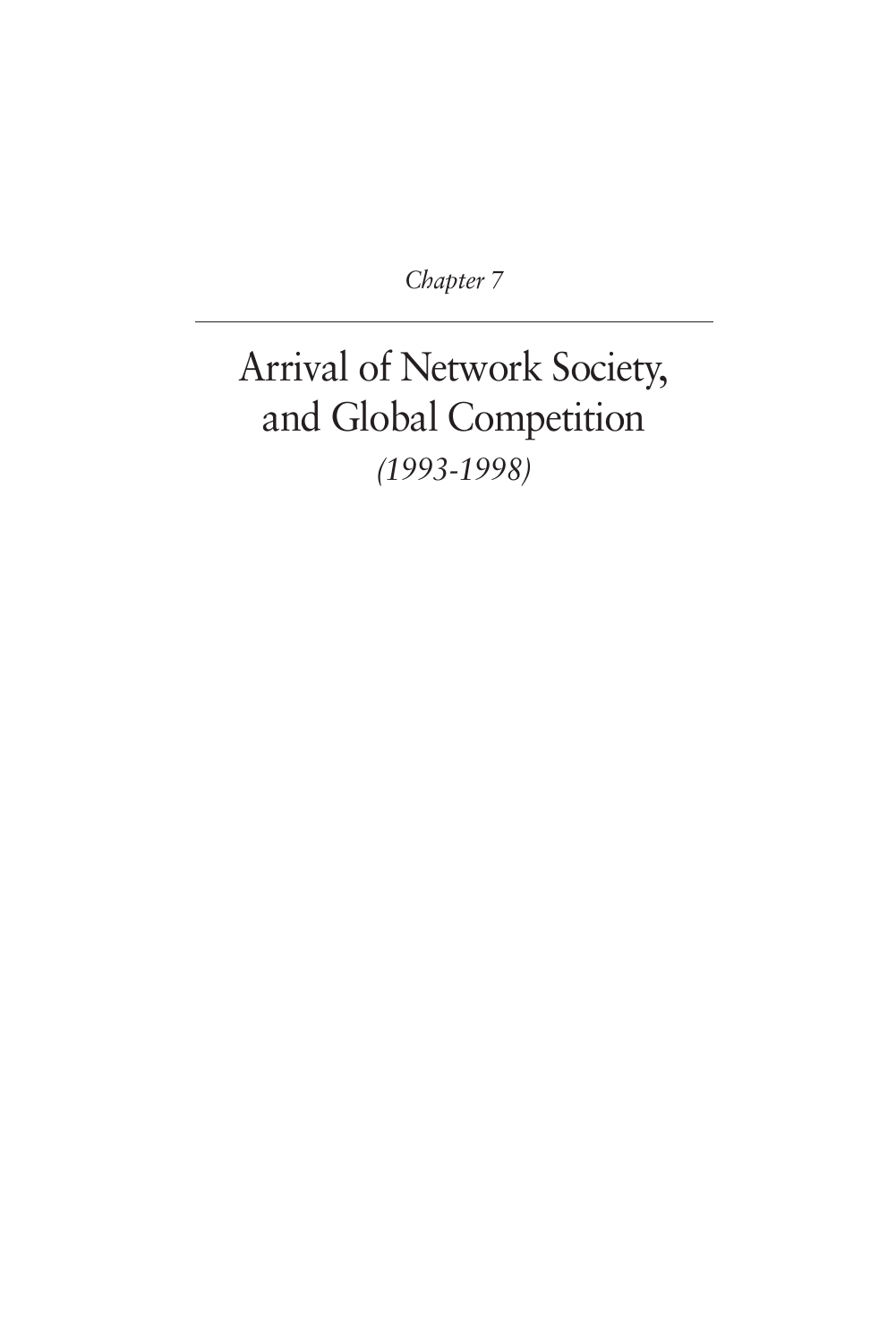# *1. Efforts toward Corporate Restructuring*

#### **President Jun Jinguji assumes office, and new management policy**

By early 1992, it was clear that the bubble economy had collapsed. Although Japan's economic growth in the fiscal year ending in March 1993 had grown 0.4 percent, during the next three years, through to March 1995, the economy experienced zero growth in real terms. This marked the start of the "Heisei recession." Oki Electric's financial results for the interim period ended September 30, 1992, recorded a huge operating loss of 19.3 billion yen, forcing the company to halt dividend payments for the first time in 14 years.

The Electronic Devices Division, hit directly by a slump in demand for memory, recorded a substantial loss in the interim financial results. Sales of information processing systems to financial institutions also floundered, negatively affecting the Information Systems Division. In the backdrop of the decline in revenue and profit, the fixed cost from large capital investments, mainly in semiconductors, became a heavy burden. The deficit from net interest expenses also increased, while the latent loss from declining stock prices exceeded 10 billion yen.

Amidst a worsening of the business slump caused by the bubble economy's collapse, the board of directors of Oki Electric voted on October 30, 1992, to have President Kosugi become chairman and Senior Managing Director Jun Jinguji become president. At the same time, Chairman Hashimoto was appointed senior advisor. A new management structure thus began, with President Jinguji and Senior Managing Director Shiko Sawamura both holding representation rights.

With Oki Electric facing its most difficult situation since the economic crisis of 1978, President Jinguji turned all his efforts toward restructuring the company. An engineer by profession, President Jinguji joined Oki Electric in 1978, coming over from NTT. Even after joining Oki Electric he remained involved in technical areas. As presi-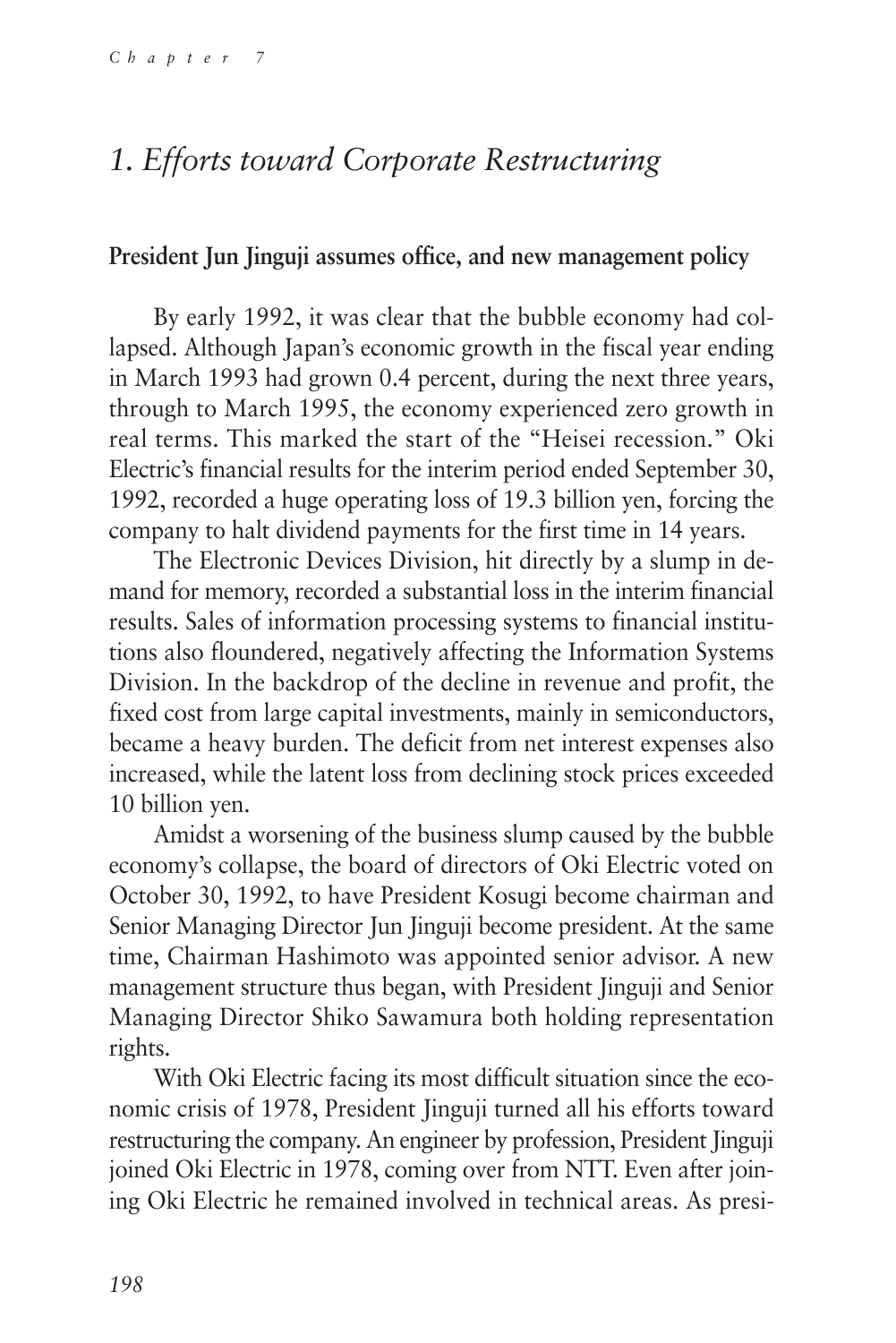

*Jun Jinguji*

dent, his most pressing challenge was to continue promoting the Restructure 1992 plan he inherited from former President Kosugi.

Restructure 1992 contained four specific measures: the first was to review each business domain from the viewpoint of profitability and to formulate separate action plans for them; the second was to reduce fixed costs, such as those for personnel and depreciation expenses; the third was to bolster the company's sales capabilities by shifting from a market-response type of sales organization to one that integrated sales and technology in order to make sales more efficient; and the fourth was to review the efficiency of the production plants and sales offices.

A new management plan was prepared between late 1992 and March 1993. Introduced in April, it comprised short-term management reform measures to replace Restructure 1992, plus a businessrestructuring plan containing medium-term strategic goals.

Three of the main reform measures were as follows. First was reorganization of the production departments, including moving the operations of the Tokyo Plant, an aging facility whose production efficiency was decreasing, to the Numazu Plant, and canceling the start of construction work on a plant in Shimizu. The relocation of production from the Takasaki Plant to the Tomioka Plant would be carried out as planned, and a section of the Hachioji Plant would be closed. Second was a reduction in personnel expenses. Restructure 1992 had aimed at reducing the workforce by 2,000 persons by March 1995, but the new plan pushed that date ahead. Also, a preferential plan for early retirement applicable to employees 50 years old or older was revised to include employees 40 years old or older. The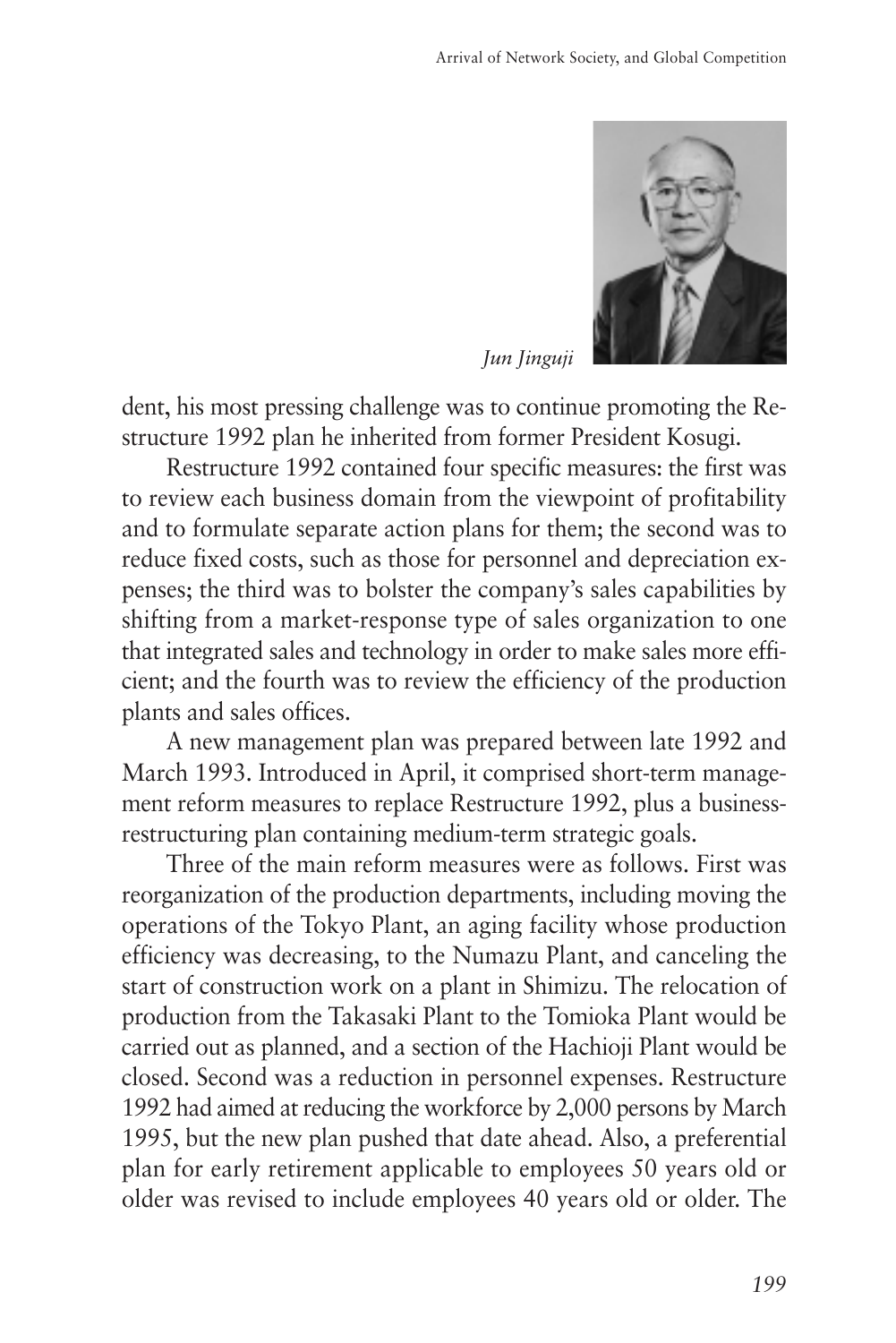third measure was to spin off the printer and facsimile department as an independent company. That department had 2,000 employees and sales of 100 billion yen.

President Jinguji's principal aim in this management plan was not merely a short-term business restructuring. He wanted to introduce new management guidelines, a point he clarified in an interview in early 1993. He said he wanted to change the way the company developed products, moving away from development based on the receipt of orders from customers to innovative development focused on offering product solutions. Years later, under presidents Sawamura and Shinozuka, changes in the company's management practices would become more thoroughgoing, but it was around this time that the need for change was first realized. Behind that realization was the recognition that Restructure 1992 was not a sufficient response to the serious situation the company faced. President Jinguji explained to the employees that he had a clear vision for the company's future, and he proceeded to define the objectives and guidelines for realizing speedier decision-making and action.

As a guiding philosophy, President Jinguji said Oki Electric would aim to become a leading company in the age of multimedia communications by emphasizing information and communications systems, human interface systems, and the devices that support those systems. Three business objectives included doing everything possible to meet the figures in the budget for the fiscal year starting in April 1993, earning a profit in the following year, and resuming dividend payments in the fiscal year ending in March 1996. In addition, three goals were defined that incorporated the concept of focusing on customer satisfaction: (1) to discuss matters freely and be creative; (2) to take action with the emphasis on speed; and (3) to rotate the Plan-Do-Check-Action (PDCA) cycle precisely.

The business-restructuring plan was comprised of an active strategy that focused on avoiding the decentralization and wasting of resources. In order to win out in the intensely competitive market, the plan clearly defined priority businesses as follows.

1. Information and communications (I/C) systems

Public switching systems business—while keeping in mind the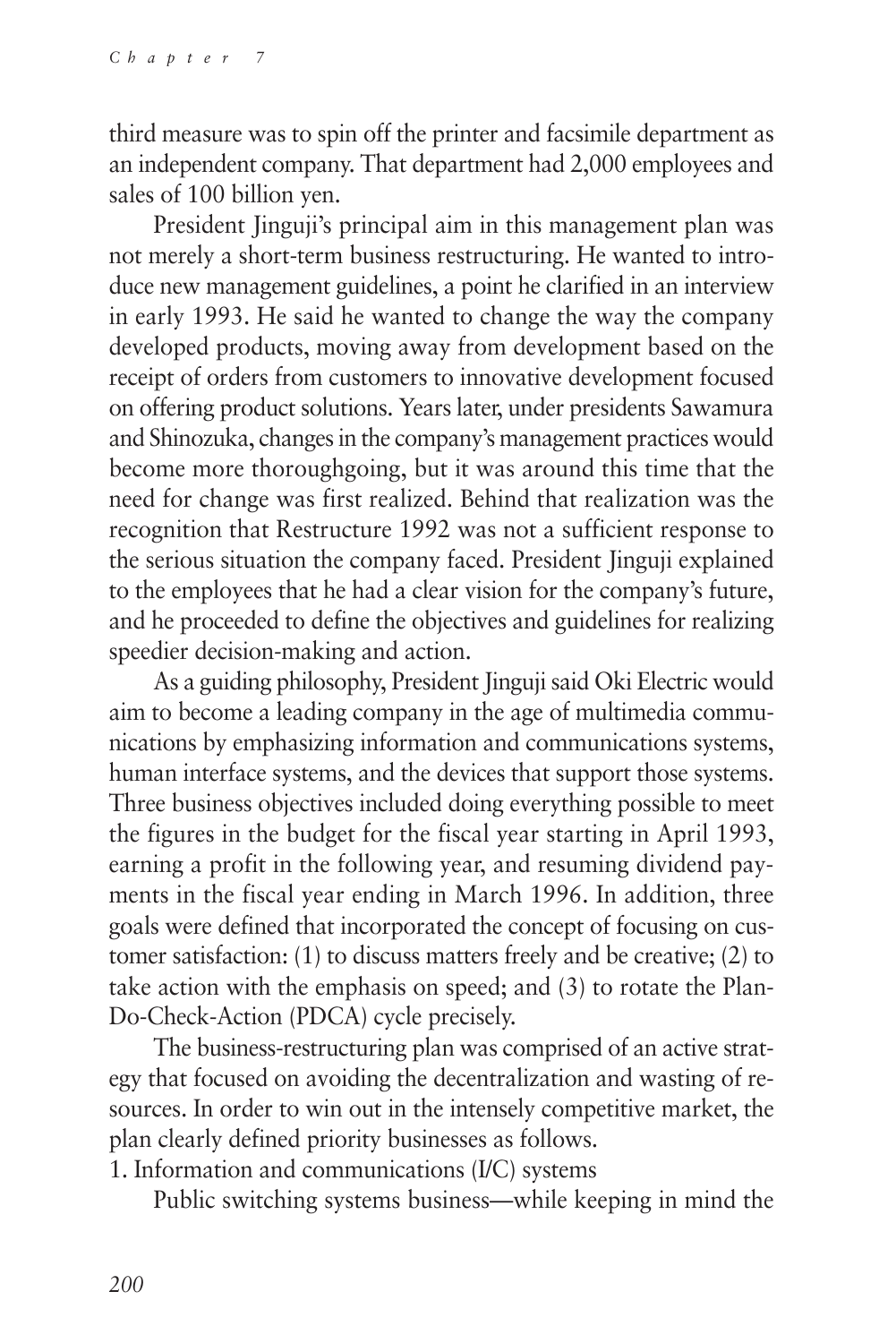approaching age of gigabit communications, pay close attention to the increasing sophistication of networks, the diversification, increasing multifunctional nature, and personalization of I/C devices, and develop original products while expanding the business.

High value-added systems integration business—as the trend toward greater openness in business accelerates, focus on client-server systems and multimedia communications systems that respond to computer networking, increase value added through software, support, mechatronics, character recognition, and human interface technology.

#### 2. Human interface systems

Business for differentiated systems—while fully utilizing the company's strongest area, mechatronics technology, such as that used in ATMs for financial institutions, ticket-issuing terminals, and printers, and while responding to multimedia demands, create products readily differentiated from the products of other companies.

3. Device products

Electronic devices business—emphasize the sale of devices important to in-house strategies, and stabilize profits by promoting this business, such as by bolstering product development capabilities with a focus on products aimed at specific customers or markets (product lineups specifying particular markets or customers).

Because it was necessary to review the allocation of resources in order to effectively improve profitability in the above priority businesses, it was made clear that if a particular business was not expected to be profitable within a set period it would be terminated.

With implementation of the business-restructuring plan, the private-sector-oriented Marketing and Sales Division was reorganized in March 1993 to transform it from an organization separated by market into one separated by product. The reorganization was aimed at creating a system for grasping market needs quickly and tying those needs to product development and production. At the same time, steps were taken to reduce the number of organizations at the department level by 20 percent. These steps were intended to simplify the organization, speed-up the decision-making process, and realize a more efficient use of human resources.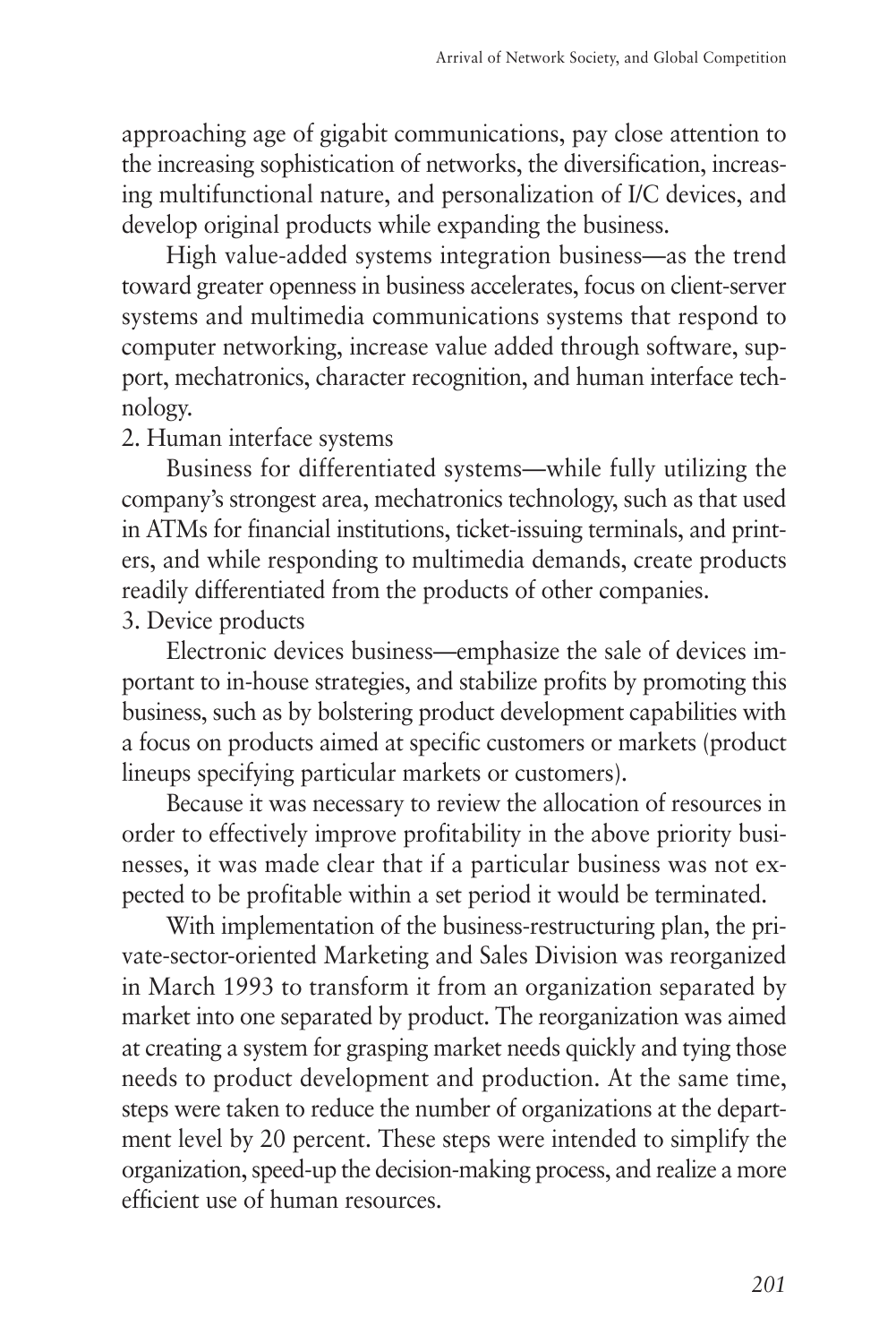#### **Sharp jolt by slump in memory industry**

In 1992, the domestic semiconductor market reversed itself from growth to slump, due mainly to a large decrease in demand for PCs of over 10 percent, a main user of memory. An oversupply of 4M DRAMs, the mainstream memory for PCs, brought market prices down by about 50 percent between the spring of 1991 and the fall of 1992. The slump continued even afterward.

The marked decline in memory sales had a major influence on Oki Electric's business. In fact, losses in the semiconductor division were the main reason for the operating loss of 19.3 billion yen posted in the company's financial results for the interim period ending in September 1992. As well, the burden of depreciation expenses from capital investments of nearly 160 billion yen made between April 1988 and March 1992 weighed heavily on the business results. Corporate restructuring, therefore, needed to include a close review of the semiconductor division. In speaking about the company's basic policy toward the memory business, President Jinguji said, "While striking a balance between application specific memory (ASM) and other memory products, the basic emphasis will be on logic ICs."

Even in 1993, the domestic semiconductor market continued to be sluggish. This was partly because companies in the electronics industry were holding down their capital investments during the business recession. In particular, slow sales of home appliances and AV equipment caused sluggish demand in the private sector. Business in the semiconductor market in the U.S., meanwhile, was robust, and shipments of 4M DRAMs were brisk, supported by a strong demand for PCs. The demand for 16M DRAMs also began to increase, bringing about expanded sales of memory products in the semiconductor market; the demand for logic products, however, grew at a slower rate. Right from the start, the percentage of memory sales was always higher than logic sales among Japanese corporations, and the dependence on sales of memory products thus increased.

In Oki Electric's medium-term business plan for electronic devices announced in December 1993, the company introduced measures to bolster its line of application-specific standard memory and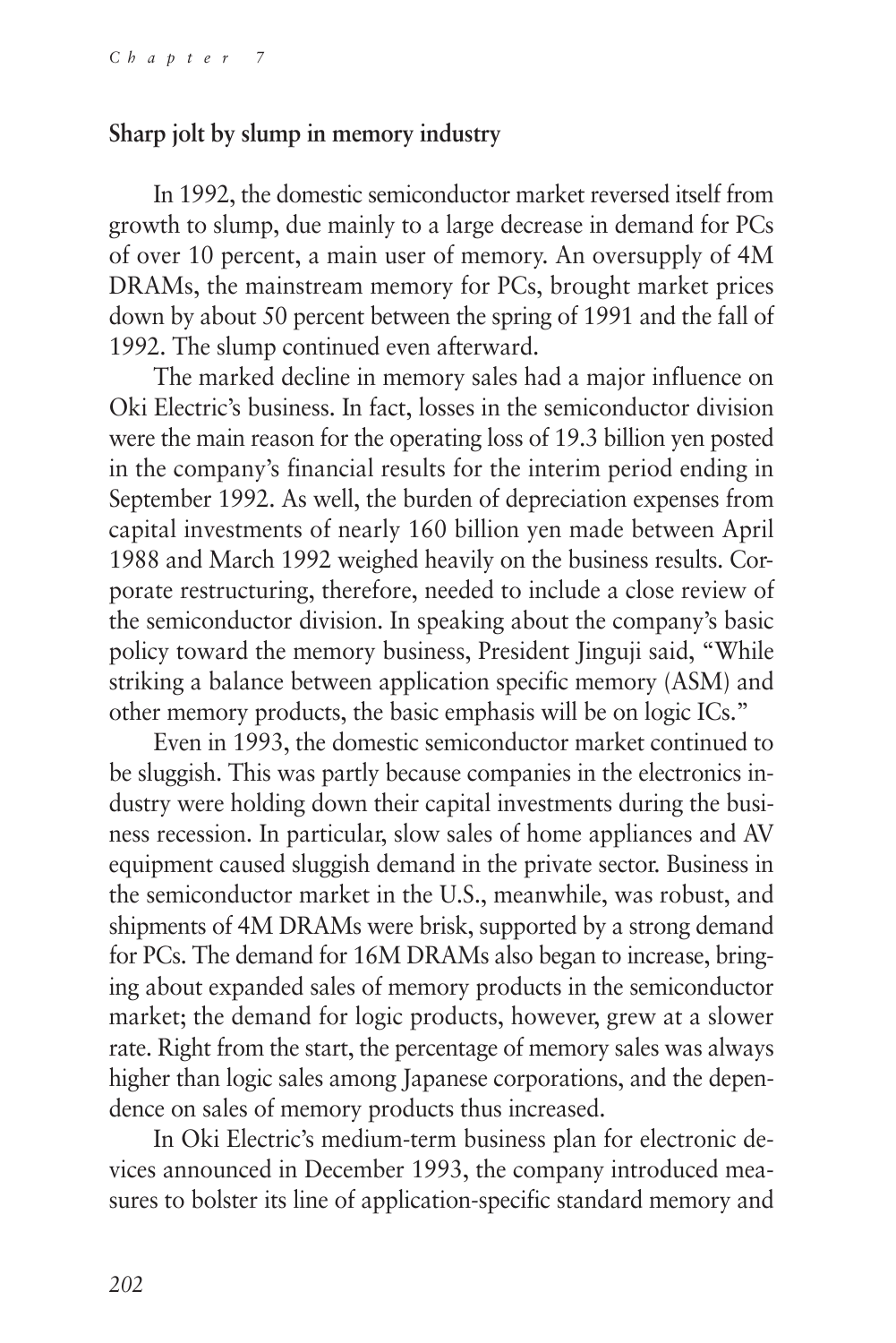application-specific logic products, and clarified the policy of entering new markets such as multimedia and LSIs used for telecommunications. As a percentage of the sales target for electronic devices set for the fiscal year starting in April 1997, general-purpose memory and logic were expected to account for 30 percent of the total, application-specific standard memory and logic for 50 percent, and custom logic for 20 percent. Also, memory's percentage of total sales for the fiscal year starting in April 1997 was targeted at 55 percent, down from the 63 percent in the fiscal year ending in March 1994. In the backdrop of sluggish growth in the demand for logic, however, the goal of shifting to logic could not be easily achieved.

#### **Changes in telecommunications carrier business**

As mentioned, Oki Electric took as a guiding philosophy around this time the aim to become a leading company in the age of multimedia communications. This new business philosophy was contained in President Jinguji's Restructuring 1992 plan and in later businessrestructuring plans. It referred to the digitization and convergence of media, such as voice and video, for enabling the transmission of information by telecommunications and computer networks.

Of these two, special emphasis was placed on telecommunications networks. A task was set for securing a profit in the existing market, centered on NTT as the main source of the company's profits, and expanding the company's market share in the coming age of multimedia and personal communications. From the viewpoint of the company's business portfolio, the telecommunications network business was given the role of a "cash cow," and the profits realized in that business would allow the company to enter the multimedia business.

The relationship between telecommunications carriers and telecommunications manufacturers, however, was changing. In April 1990, NTT purchased tandem switches from Northern Telecom, Inc., marking the first time for NTT to purchase a large-scale exchange, the nucleus of telecommunications networks, from an overseas manu-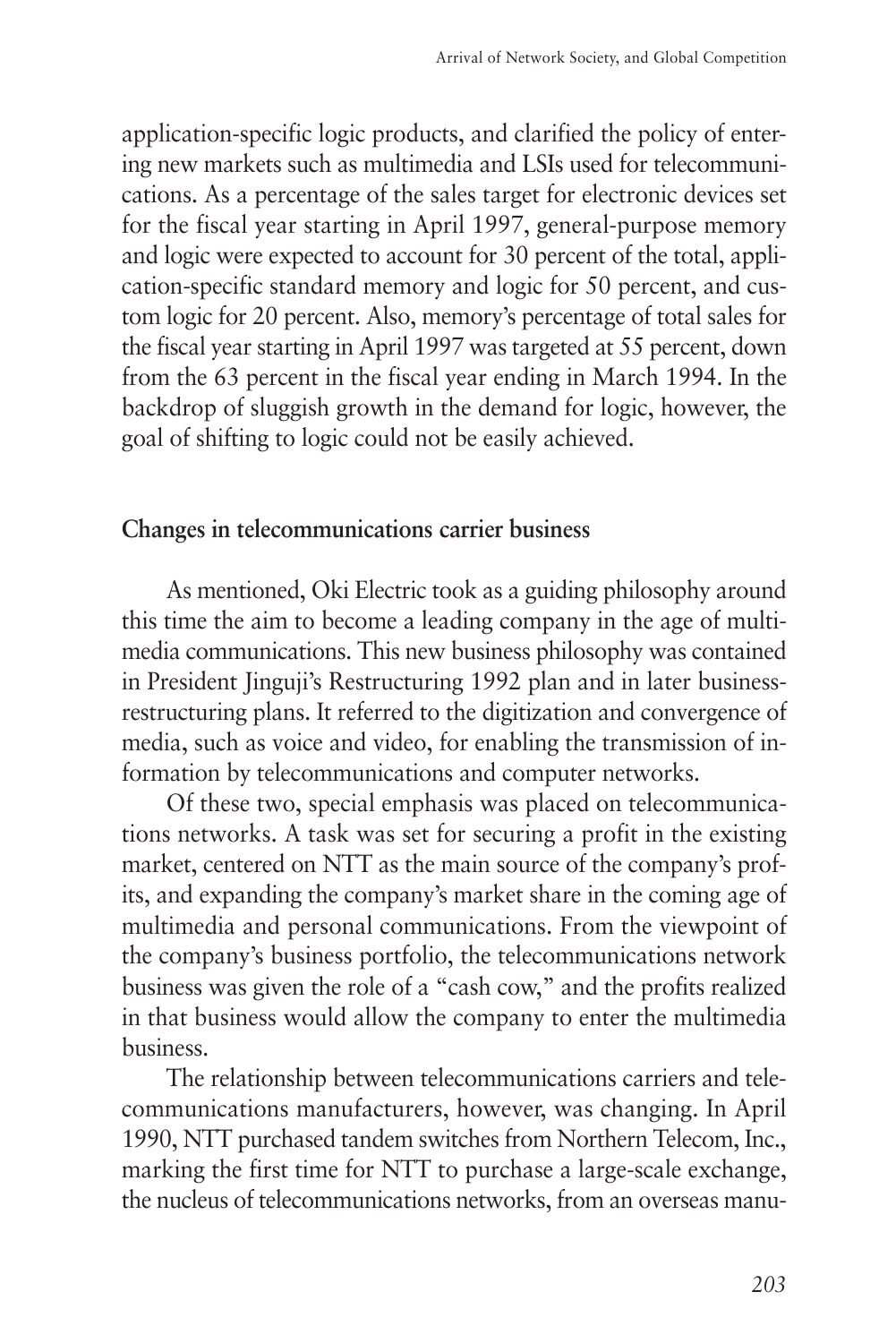facturer. For central office switching systems, moreover, NTT requested Oki Electric, Hitachi, NEC, and Fujitsu to lower their prices about 12 percent for products paid for in the fiscal year ending in March 1994. Compared to NTT's former payment system for procuring materials, where it was normal for prices to be adjusted by several percent every two years, this change was radical. The market for large exchanges, therefore, considered "sacred" until then, became price competitive because of changes in NTT's procurement policies.

The demand for PBXs, meanwhile, strongly affected by the capital investment policies of corporations, expanded only slowly during the recession following the collapse of the bubble economy. In the fiscal year ending in March 1993, total orders in the PBX market were down 8 percent year-on-year. The two largest PBX manufacturers, NEC and Fujitsu, followed by Oki Electric, Hitachi, and Toshiba, competed fiercely for business from customers who either upgraded or replaced their existing systems.

Oki Electric launched sales of the iOX 1150E, an intermediate capacity PBX, in February 1993. Next, in March 1994, it put on sale the iOX 1600 series with a built-in multiplexer for use with multimedia. The iOX 1600 was designed for cost savings and less installation space.

Oki Electric's iOX 200 series, put on sale in April 1996 as the successor to the iOX 100 series, was capable of using PHS (Personal Handy-Phone System) terminals for offices. Deregulation, moreover, allowed a built-in function for public-line-to-public-line connections via leased lines. It also had a computer telephony integration (CTI) function that integrated telephone and computer functions.

#### **Toward open systems standards for information networks**

In the early 1990s, an invisible wave of "global standards" swept across the worldwide information processing industry. During the 1980s, computers were gradually made smaller and a shift from batch processing centered on general-purpose computers to distributed processing using client-server systems was promoted. UNIX or PC serv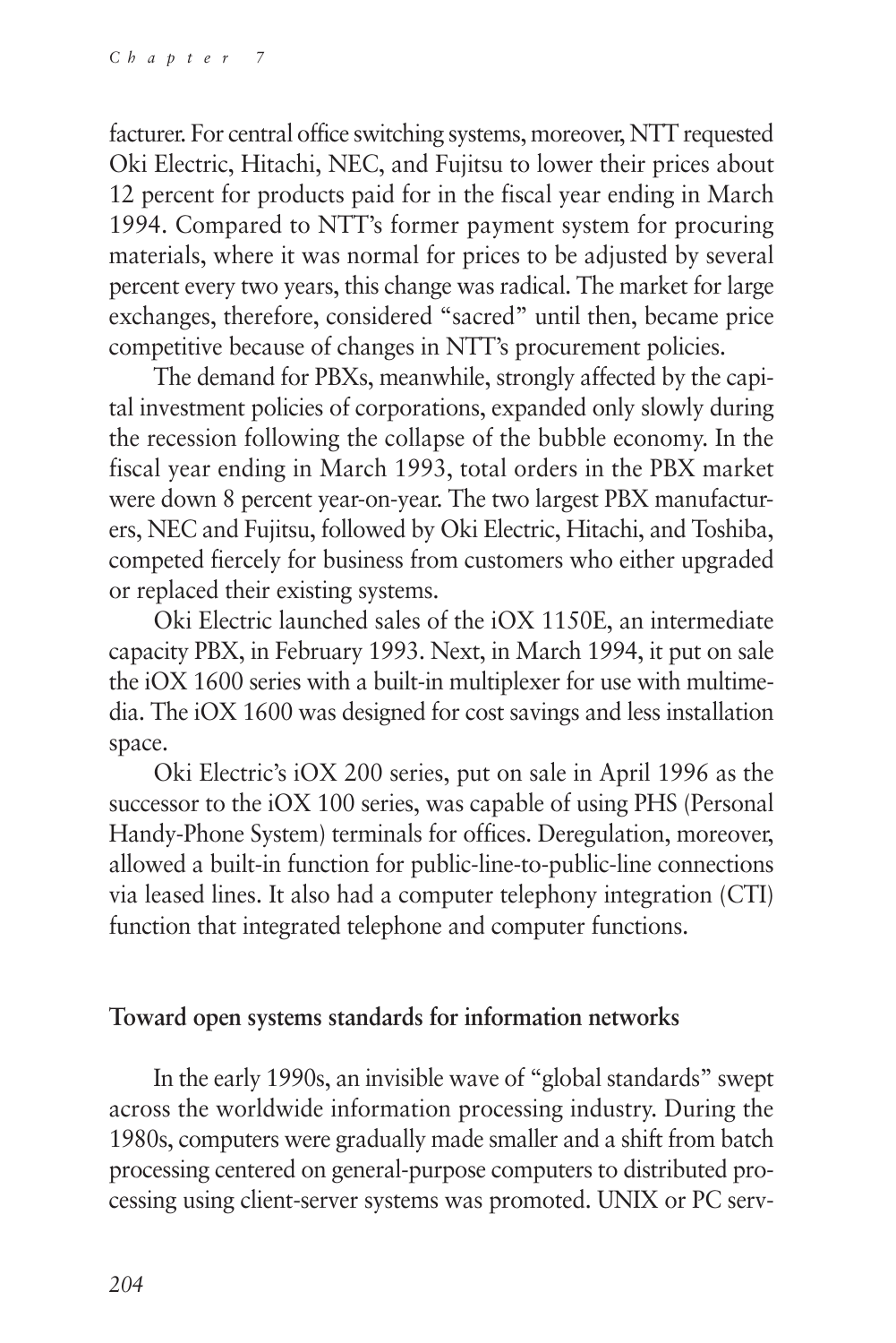ers were at the core of the client-server systems, and workstations or PCs were connected in LANs. UNIX servers were loaded with RISC and CISC chips, and Windows NT was used as the operating system (OS) in PC servers. "Wintel" products, combining Microsoft Windows and Intel MPUs, became the global standard for PCs.

These changes in systems configurations and progress in the adoption of global standards substantially affected Oki Electric's information processing business. Up to this point, the information processing business had maintained its strong competitiveness in terminal systems connected to general-purpose computers mainly by handling distinctive hardware for specific customers and providing unique OS and applications software. Once into the 1990s, however, as the move toward global standards progressed further, a scheme emerged where platforms of hardware based on global standards and fitted with operating systems were loaded with off-the-shelf software available for each purpose. Customers could choose the hardware and software that suited their purposes best and construct a system inexpensively. In this situation, Oki Electric was forced to change its style of doing business.

In 1990, a group of young engineers in Oki Electric, based on technical ties with Intel Corporation, developed a new, high-performance workstation, the OKITAC 7300, that adopted an i860 RISC CPU and the UNIX SVR4 OS. Alliant, Intel, IBM, Oki, Olivetti, and Samsung—the members of the MASS860 consortium formed to make the i860 the de facto standard for RISC CPUs—evaluated Oki Electric's workstation highly. To penetrate the workstation business in the U.S., Oki Electric established Oki Microsystems Division (OMS) in Framingham, Massachusetts, outside Boston, in January 1991, and in January 1992 established Oki Advanced Products Division (OAPD) in Marlborough, also outside Boston, as an R&D division for graphics accelerator products.

Oki Electric's penetration of the North American market with its OKITAC-7300 workstation was not successful because Intel was forced to dissolve MASS860 following a shift in its policy concerning the i860. The workstation project, however, accelerated the company's shift toward an open systems policy and stimulated system engineers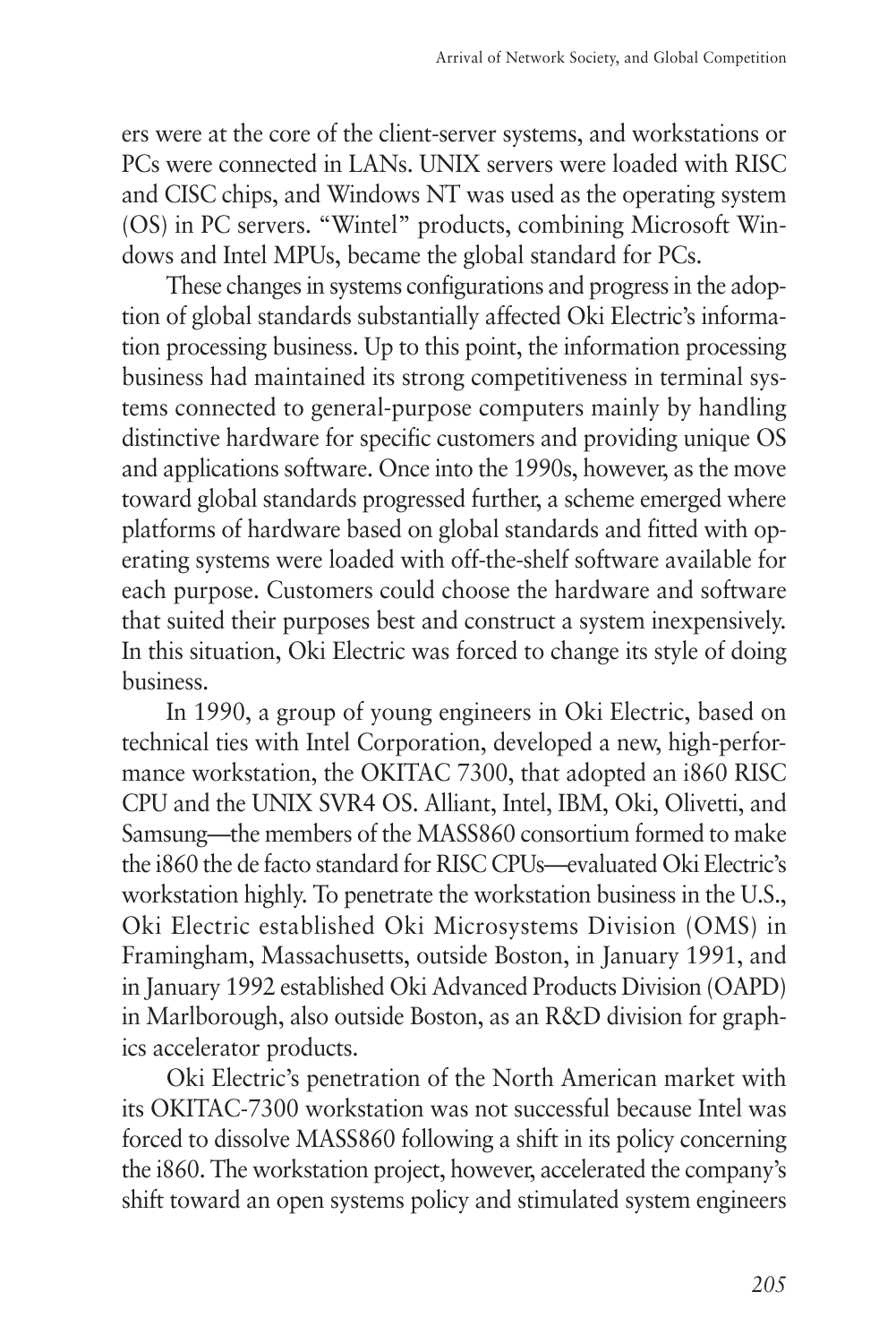to move toward the open system integration business.

Urged by changes in the external environment, Oki Electric adopted a policy of multi-culture support—aggressively supporting plural software cultures—in its information processing business, and in May 1992 offered OKI Frameware as its systems concept. A month earlier, it signed a contract with Hewlett-Packard (HP) of the U.S. for comprehensive business ties. The aim of the partnership was to make maximum use of HP's outstanding computer technology and Oki Electric's communications technology, for mutually complementary growth. Oki Electric introduced the HP9000 on an OEM basis as hardware, and in December 1992 began supplying the OKITAC-9000 series as a response to the demand in Japan for client-server systems.

Oki Electric's information processing business, however, was affected substantially by the collapse of the bubble economy. Sales by the information processing systems group between April 1991 and March 1996 decreased from 278.9 billion yen to 178.5 billion yen, partly influenced by the spin-off of Oki Data Corporation. From their peak, sales dropped by 64 percent. At any rate, profits in that group always depended heavily on sales of banking information systems to financial institutions, including automated terminals, and the electroacoustic business. Because of the collapse of the bubble economy, however, the business of financial institutions had worsened and their capital investments in information systems had decreased. Sales of banking information systems, other than automated terminals, thus turned sluggish, and profits worsened. The weakening of one of the main sources of profit for the company had a major negative influence on its overall business.

#### **Deregulation and dawning of borderless age**

The year 1993 brought with it continuing sluggishness in Japan's economy. It was also a year in which the transformations Japanese society underwent during the postwar period became clearly visible. In the general elections held on July 18, for example, the Liberal Democratic Party failed to retain a majority and the Socialist Party suffered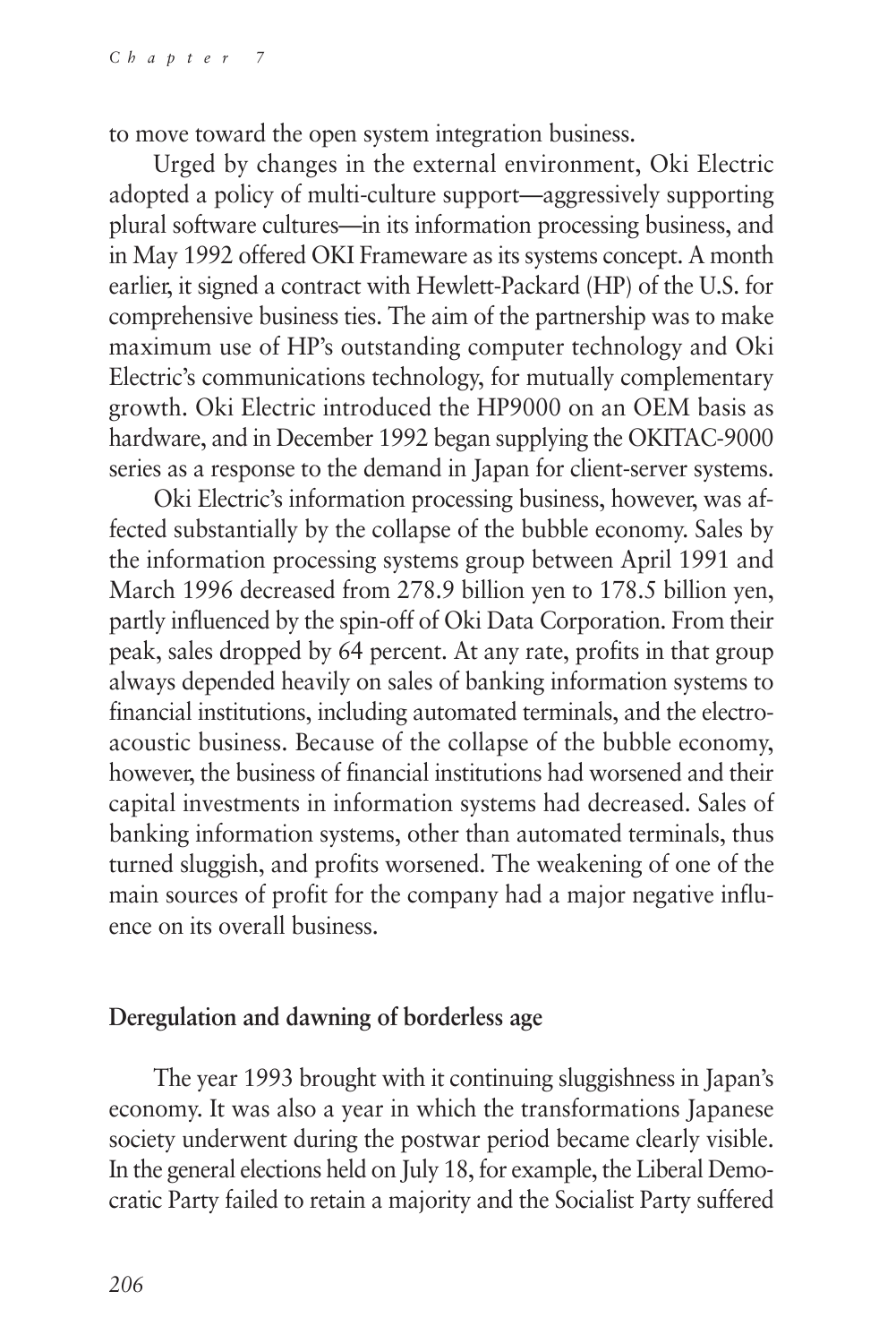a crushing defeat. The "1955 system" of two main parties controlling politics thus came to an end. In its place, a tripartite coalition was formed that elected Morihiro Hosokawa as Prime Minister on August 5. That marked the first time in 38 years for a non-Liberal Democratic Party administration to be in power, a truly epoch-making event in Japanese politics. Also in 1993, "deregulation" became a buzzword. The Hosokawa Cabinet favored a thoroughgoing easing of regulations, hoping that doing so would revitalize the private sector and contribute to economic recovery. After the Hosokawa Cabinet collapsed, the coalition cabinet of Prime Minister Murayama continued the policy of deregulation, introducing a measure in March 1995, for example, that removed the ban on establishing holding companies.

In the midst of the recession that continued after the bubble economy collapsed, the yen tended to continue to appreciate versus the U.S. dollar. In the five years between April 1990 and April 1995, the yen appreciated approximately double versus the dollar. Companies that until then had taken every step possible to reduce costs found that they could not endure this steep appreciation. Many began relocating production facilities overseas. Also, as the yen continued its rapid appreciation, attention came to be paid to the disparity between prices of goods and services in Japan and those overseas. In a survey conducted in June 1995, prices in Tokyo were found to be higher than those in New York, London, and Paris. The figures for Tokyo were 1.59 times those in New York, 1.52 times those in London, and 1.34 times those in Paris. From about 1994, meanwhile, the phrase "price collapse" came into vogue, as the price disparity between Japan and overseas countries was substantially reduced. As the import of low-priced overseas goods increased, the former price system in Japan collapsed, and domestic products lost their price competitiveness.

The events behind the three keywords "deregulation," "appreciating yen," and "price collapse" all struck a hard blow to Oki Electric's business. "Deregulation" in the telecommunications industry promoted the entry into the market of domestic electrical manufacturers and various overseas corporations, badly upsetting the advantage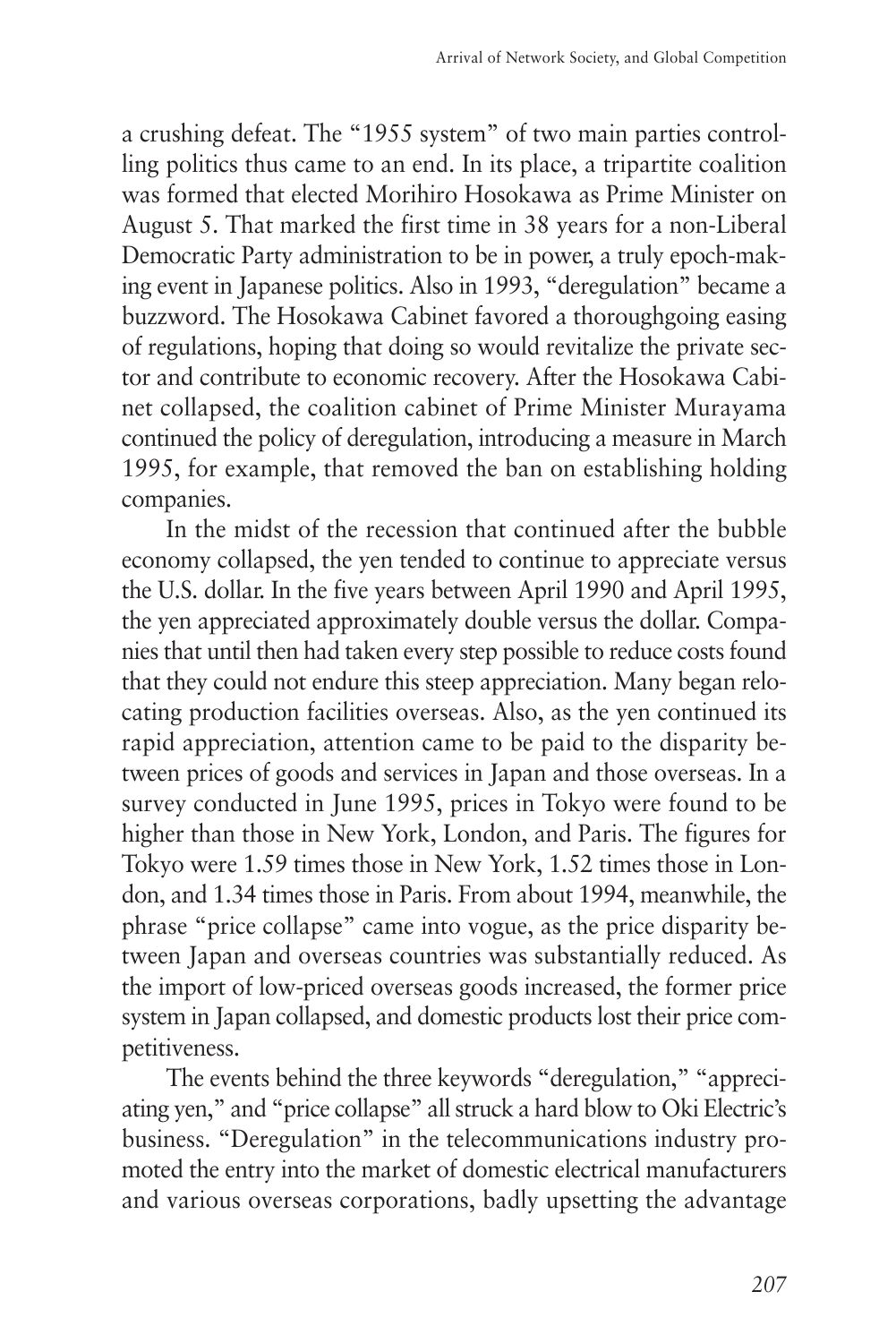enjoyed by companies in the former "NTT Family." In effect, the market entry of those companies marked the arrival of the "borderless" age. Because of the appreciating yen, meanwhile, Oki Electric came to feel more strongly the need to procure parts and raw materials abroad and to expand its overseas production of parts and finished goods. And, finally, the collapse of prices dealt a direct blow to Oki Electric's business, already suffering from a high cost rate, and weighed heavily on profits. Throughout the 1990s, in fact, Oki Electric was destined to continue struggling amidst these changes in the business environment.

One urgent task facing Oki Electric in the context of its worsened business performance after the collapse of the bubble economy was spinning off its printer and facsimile business. This was one of the three main reform measures incorporated in the Restructure 1992 plan that the company had begun considering to boost profitability. The idea was carried over in the subsequent business-restructuring plan and became gradually more concrete. In the process of implementing the business-restructuring plan, however, the idea of spinning off the printer and facsimile business changed from being a restructuring measure to becoming an important part of a more aggressive management policy.

In April 1994, Oki Electric firmed up the final plan for spinning off the printer and facsimile business. At that time, three principal objectives were outlined. First, the business would depend mainly on indirect sales, with the sales channels taking the lead in developing new products. Second, a steady flow of new products would be developed that maintained the advanced nature of the company's technology and, based on patents, would win out in competition. And third, to enable production at low costs at plants developed globally. At the general shareholders meeting held in June 1994, it was decided to transfer Oki Electric's printer, facsimile, and related business to Oki Datasystems Co., Ltd., set up as a wholly owned subsidiary.

On October 1, 1994, Oki Datasystems changed its name to Oki Data Corporation (ODC) and the company was expanded. It took over all the management resources of Oki Datasystems as well as those of the Info-Communications Products Group of Oki Electric. It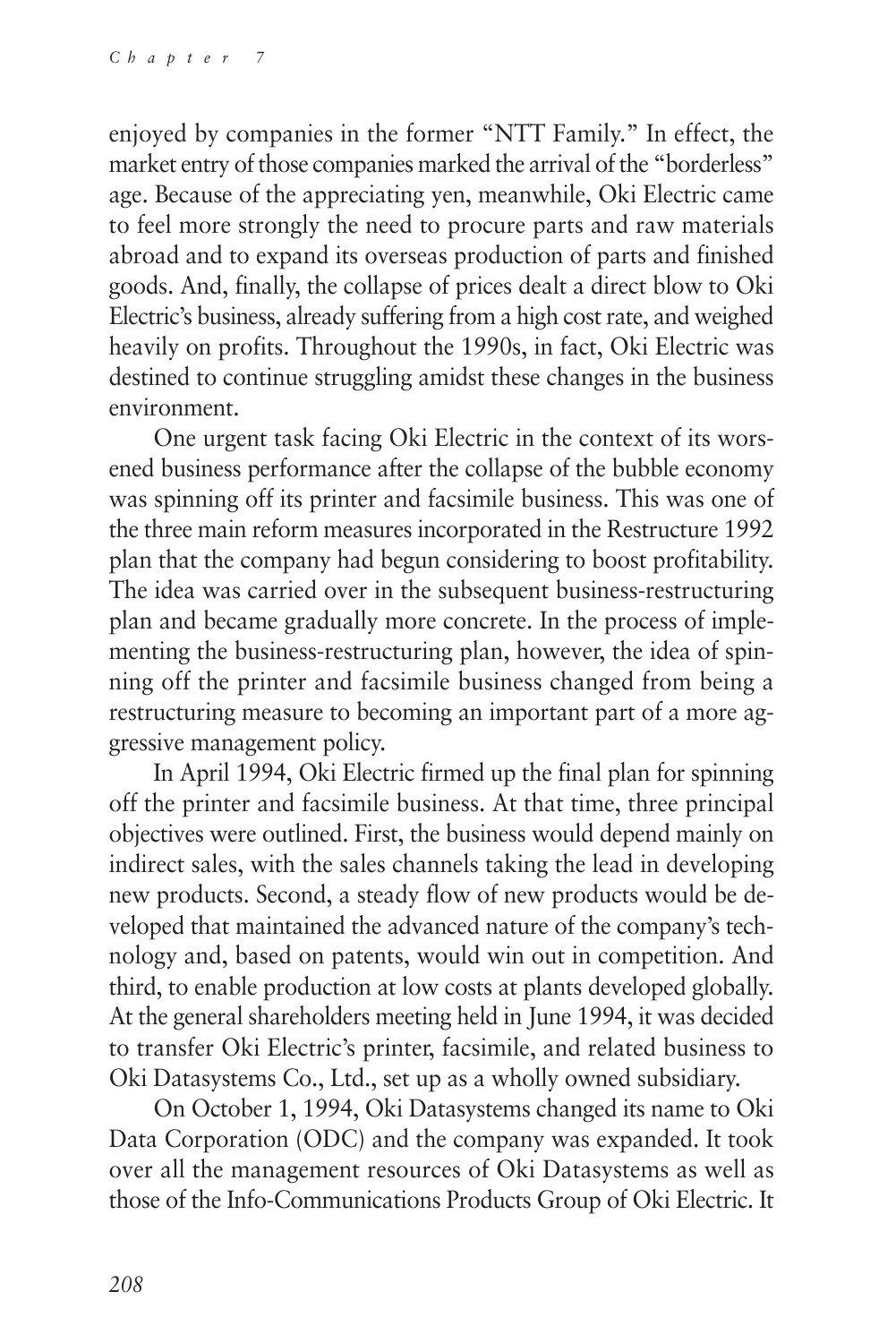started its new corporate life with capital of 4 billion yen and about 1,200 employees.

#### **Relocating printer production overseas**

In line with Oki Electric's business-restructuring plan, the printer and facsimile production divisions in the Takasaki Plant were transferred to the Fukushima Plant of ODC. The Takasaki Plant then began concentrating on development and design. As the yen appreciated further, however, the shifting of printer and facsimile production overseas became unavoidable.

In July 1993, Oki Electric announced that it would expand its overseas production of the main components for printers. The production of development units for LED printers was moved to Oki (Thailand) Co., Ltd., and the production of toner cartridges was moved partly to the Okidata Group in the U.S. and partly to Oki (U.K.) Ltd. A new production facility was built inside the Oki (Thailand) LSI plant to produce the LED printer development units formerly produced for export at the Takasaki and Tomioka plants.

Even as ODC was being established, the yen continued to appreciate. Since 80 percent of all printer production was destined for overseas markets, it was essential to shift production overseas quickly and smoothly to make the new company profitable as soon as feasible. To reduce production costs, ODC moved to expand its overseas production by shifting 50 percent of the Fukushima Plant's production of printers and facsimiles to Thailand by May 1995. Since labor accounted for less than 10 percent of total printer production costs, however, to reduce production costs further it was necessary to reduce the cost of materials by procuring parts internationally. For printer production in Thailand, the percentage of parts procured overseas was expected to exceed 70 percent. The only item to be supplied from Japan was the LED head. So plans called for the full-scale use of parts procured overseas. For that purpose, a procurement center was set up in Singapore, and procurement specialists were sent there.

A ceremony celebrating completion of the printer plant in Thai-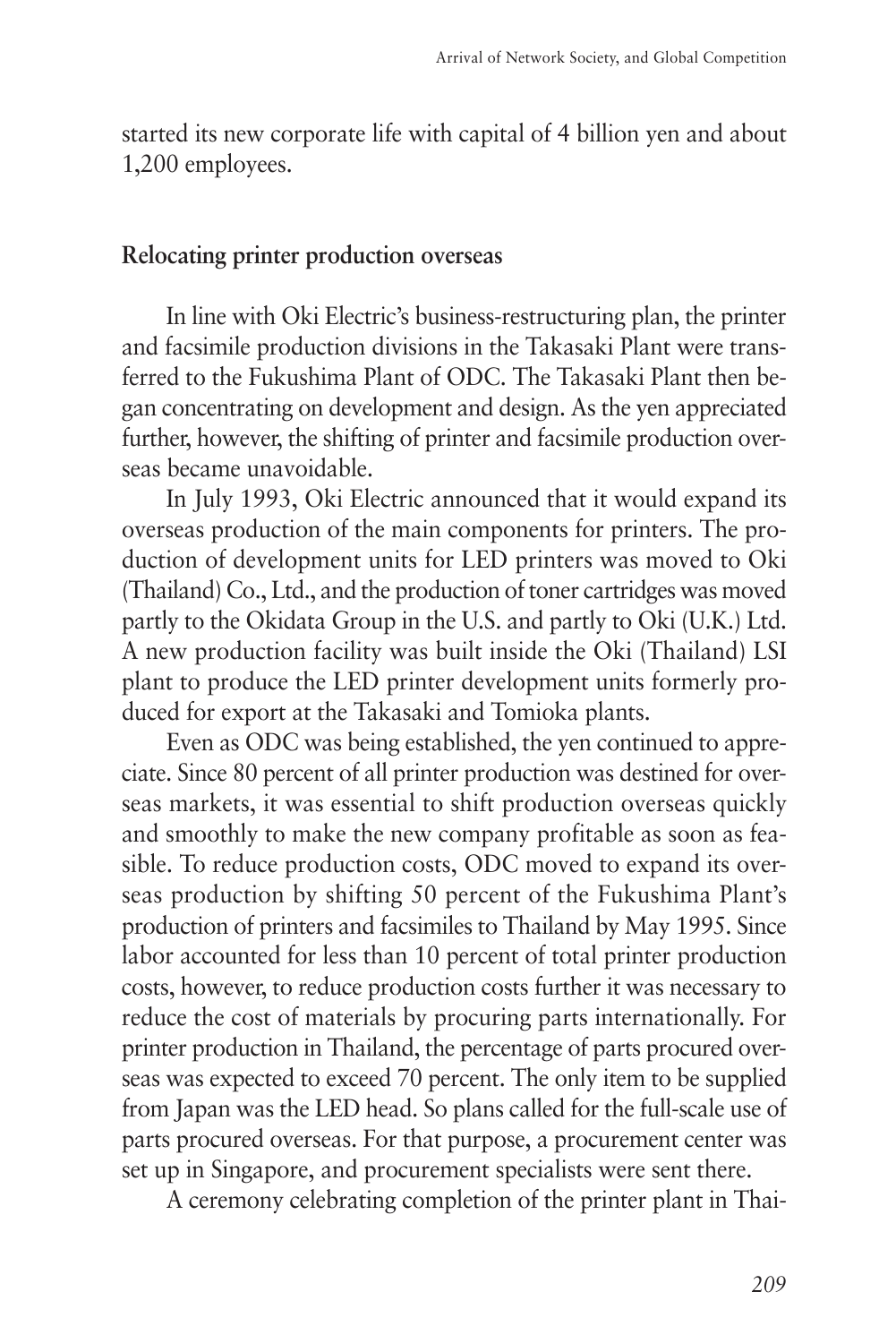land was held in July 1994. The plant, built right next to an existing semiconductor plant, was two-storied and had a total area of 11,000 square meters. At first, the plant produced LED printer development units, but soon it was enlarged for the production of printers and facsimiles, scheduled to begin in the fiscal year starting in April 1995.

In early 1995, ODC faced a situation where the yen appreciated to almost 85 yen per dollar while the rate set inside the company was 95 yen per dollar. The company coped with this situation from April 1995 by accelerating its shift of production to overseas plants, raising the efficiency of the system for procuring parts overseas, and bolstering its domestic sales network. As one step, it seconded personnel from the design team in charge of procurement to the Thailand Plant, aiming to speed up procurement activities and make them more efficient. Together with the start of printer and facsimile production at the Thailand Plant from May 1995, production of page printers also began at the Cumbernauld Plant of Oki (UK) in Scotland. Dot matrix printers were already being manufactured there. Because of this increased production in Scotland, the percentage of worldwide printer production accounted for by production in the U.K. increased from about 10 percent to about 20 percent.

A page printer using an LED printer head was one of ODC's mainstay products. Although LED technology was outstanding as a printing system, however, it was still not being used widely and was thus somewhat weak in cost competitiveness. Despite this, ODC dared to adopt a strategy of using the LED printer head in order to differentiate its printers from those of its competitors, and it approached the fiercely competitive printer market with that product.

### **Innovation in work processes, and improvement of operating performance**

The plan to reorganize the production structure of the Takasaki Plant, a link in Oki Electric's overall business-restructuring plan, ended in May 1994 with reorganization of the information/communications (I/C) systems plant in Takasaki and the Tomioka Plant. The I/C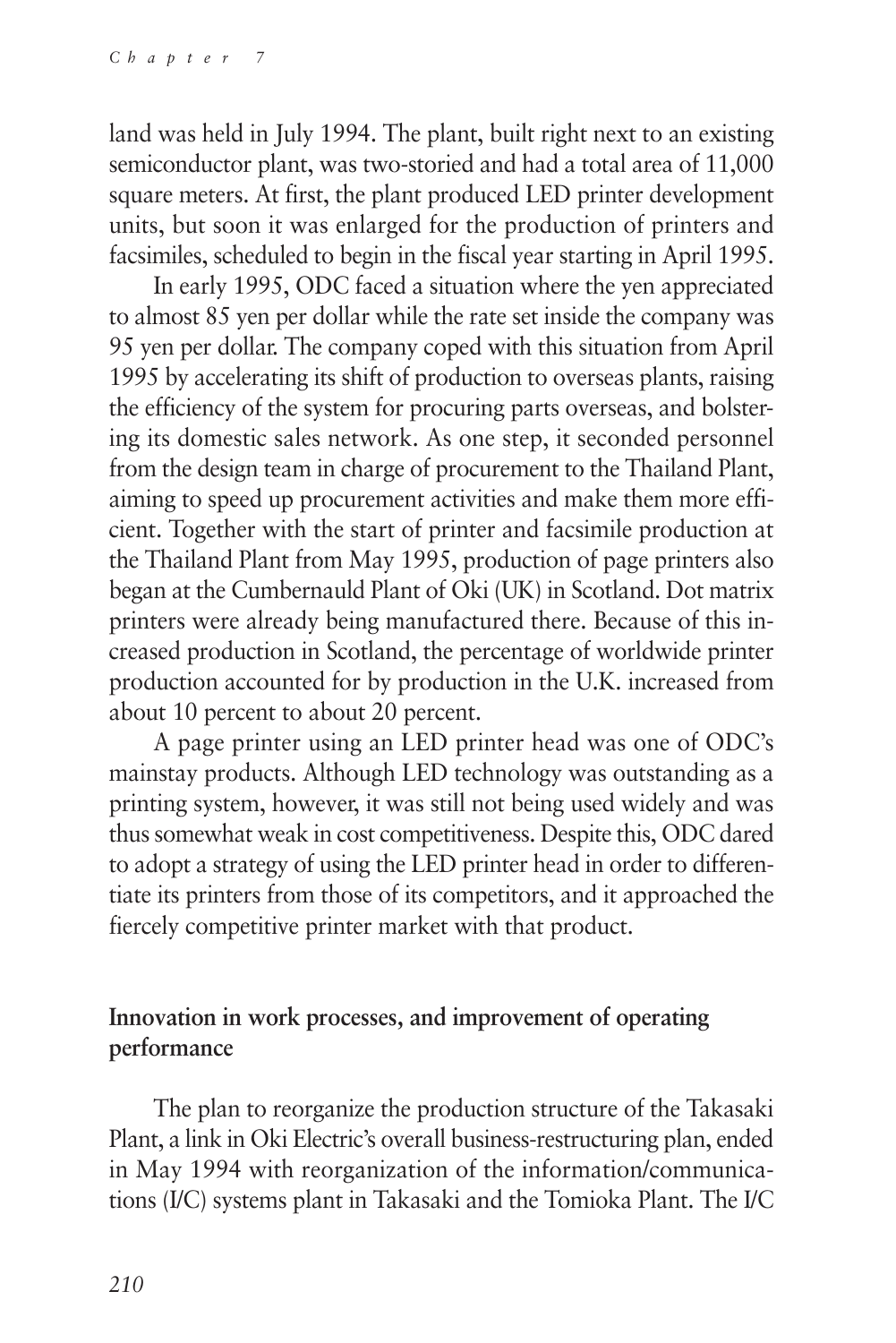plant in Takasaki made a new start as a plant dedicated to development, experimental production, and production of systems products. The Tomioka Plant, meanwhile, was newly positioned for massproducing mechatronic products. This included the automated teller machines (ATMs) and cash dispensers (CDs) it was already producing plus products the Takasaki Plant had been producing, such as general-purpose teller machines for financial institutions, ticketissuing printers, and point-of-sales (POS) terminals. Production of most of the products the Takasaki Plant formerly produced, therefore, came to be concentrated at the Tomioka Plant.

In June 1994, a ceremony was held to mark the completion of a new plant in Numazu. The plant was planned together with efforts to improve the company's overall production efficiency by relocating the Tokyo Plant's operations to Numazu. Production operations began at the Numazu Plant in August 1994. The plant was responsible for manufacturing products related to electro-acoustic systems, automotive electronics systems, and public systems.

Oki Electric's business and its operating performance began recovering earlier and faster than originally expected. In its nonconsolidated financial results for the fiscal year ending in March 1994, orders received totaled 571 billion yen, up 2 percent year-on-year, and net sales were 565.5 billion yen, up slightly. The operating income account, meanwhile, recorded a profit of 3.8 billion yen, versus a 38.3 billion yen loss the previous year. Although the company recorded a net loss of 2.9 billion yen for the term, an extraordinary loss of 5.3 billion yen was posted as a special retirement allowance for the company's early retirement plan. Actually, therefore, the company's operating performance had improved substantially. Factors contributing to the favorable performance included the electronic devices group turning profitable because the demand for memory products had improved in the U.S. and profits had increased in the telecommunications systems group. In contrast, the profit picture in the financial systems division worsened, and profits for the overall information processing systems group were sluggish.

Despite the recovery in operating performance, there was no room for complacency concerning the future of the company's core busi-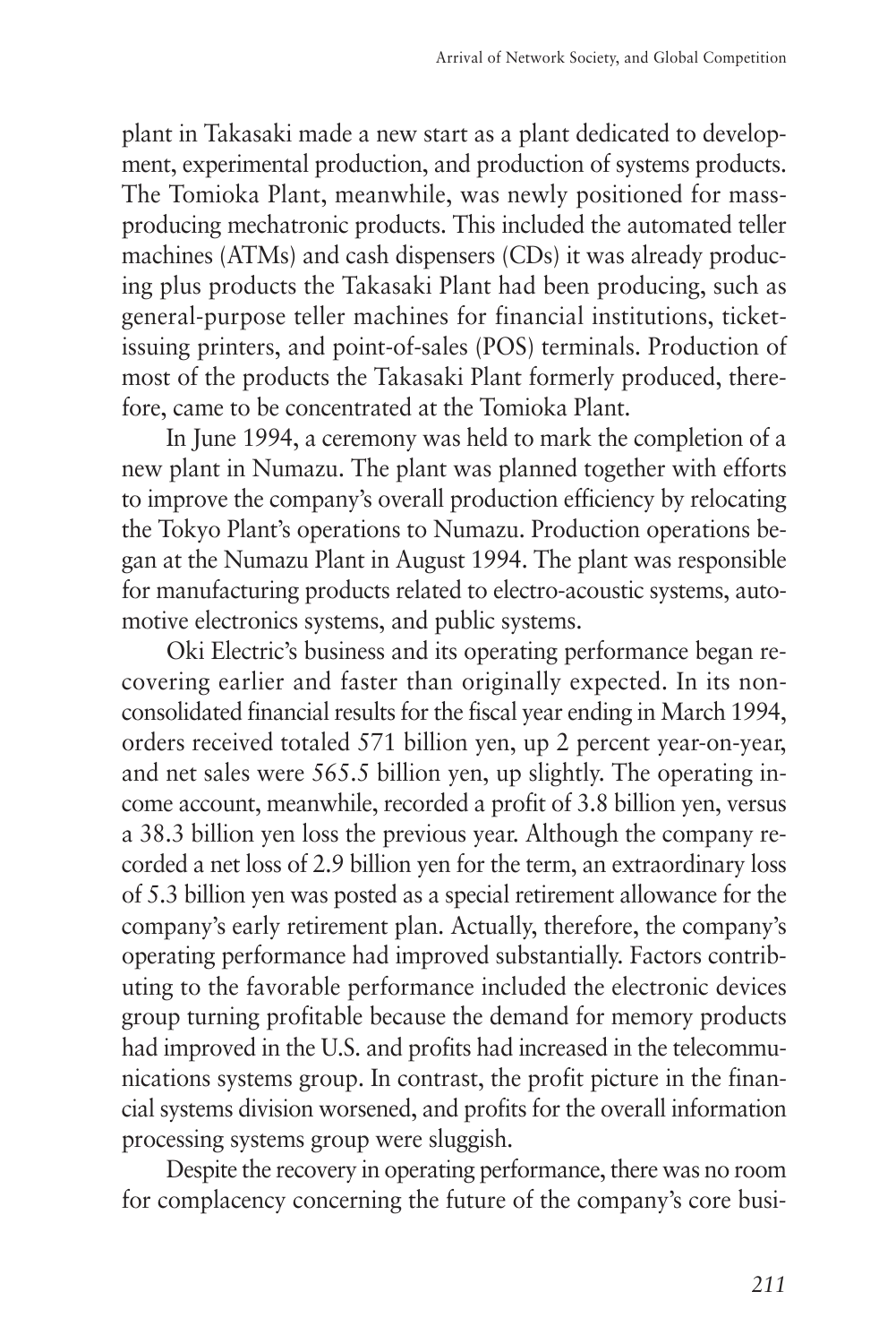nesses. In December 1993, during a review of the business-restructuring plan, the policy was added of speeding up business through innovations in processes and operations. Traditional work processes and business structures were hindering a speed-up in business operations. One result was that tardy responses to customers led to inventory increases and an increase in the number of indirect personnel. This created a vicious cycle that made it difficult to improve profitability. In order to halt this cycle and introduce reforms in work processes and business structures, three principal objectives were established: (1) to turn 30 percent of clerical operations into high value-added operations; (2) to reduce inventories by 30 percent; and (3) to raise labor productivity by 30 percent. If these objectives were achieved, the efficiency of the company's overall work operations was expected to double. In order to promote their achievement, in February 1994 the company established a Business Process Reengineering Division.

# *2. Start of Business Restructuring Plan, Part II*

#### **President Shiko Sawamura assumes office**

Oki Electric's non-consolidated net sales for the fiscal year ending in March 1995 were 536.3 billion yen, a 5 percent decrease yearon-year. Consolidated net sales, on the other hand, were 656.9 billion yen, up 0.8 percent, a somewhat sluggish performance. Non-consolidated net sales decreased mainly because the printer business had been spun off. Sales increased in both the electronic devices and telecommunications systems groups, meanwhile, and the cost rate improved together with implementation of the business-restructuring plan. The increased sales in the electronic devices group led to expanded profits for the group. Operating income for the year was 41.5 billion yen on a non-consolidated basis and 46.4 billion yen on a consolidated basis, both all-time highs.

Assured that the business-restructuring plan had achieved a mo-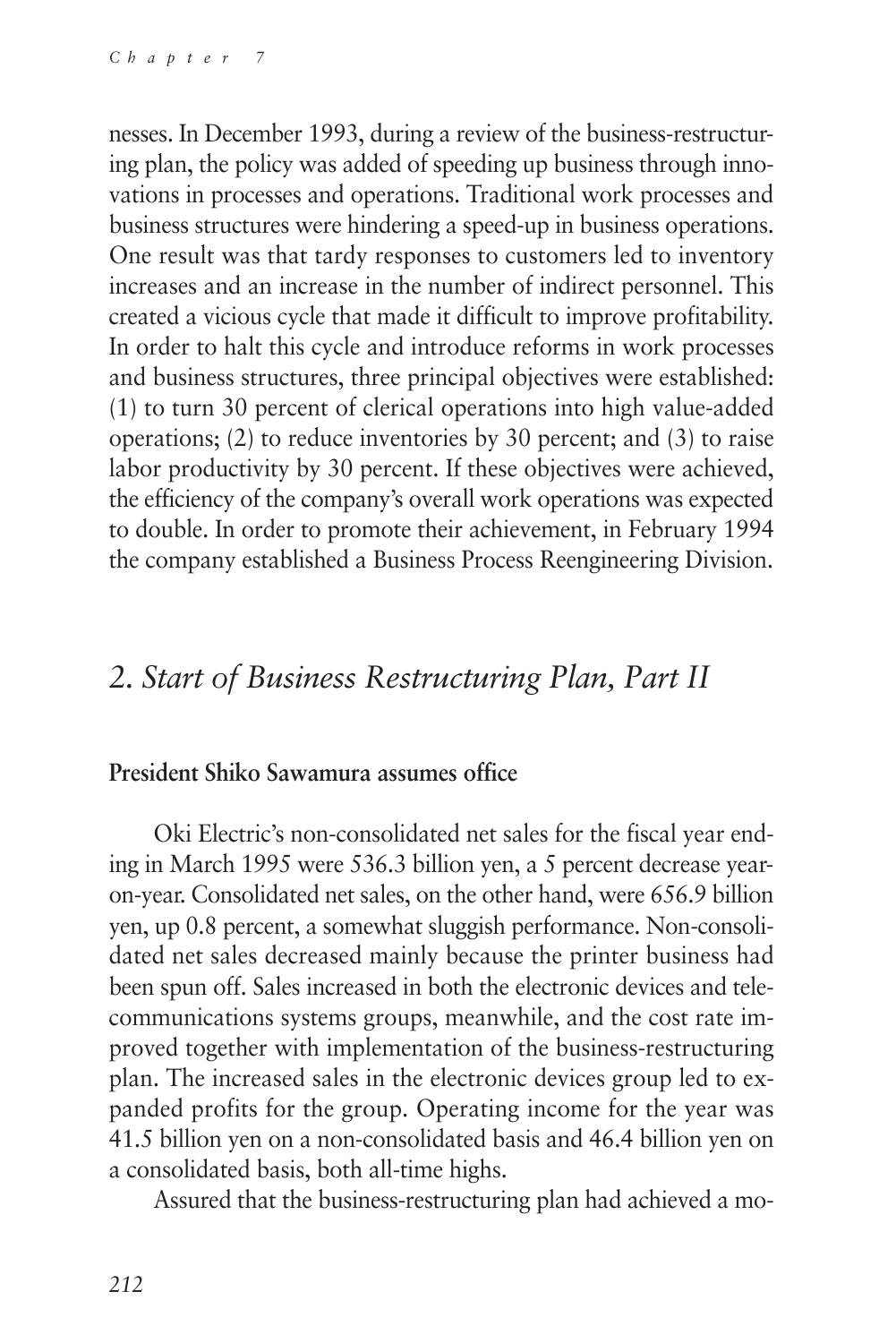dicum of success, President Jinguji next introduced Part II of the plan. In April 1995, he called on the employees to reform the company's business structure and to modernize its corporate culture.

For reforming the company's business structure, the first step in Part II was to concentrate the company's resources and select the key businesses. In doing this, the business unit (BU) approach was adopted, with the company's businesses classified into five categories—foundation businesses, key businesses, verified performance businesses, businesses requiring improved efficiency, and businesses possibly requiring termination—according to profitability and growth potential. The business performance of each BU would be evaluated basically every three years. By strategically distributing resources among the BUs, these steps were aimed at changing Oki Electric into a company with a solid business structure, high growth, and high earnings.

The second step in Part II was to meet the challenges of the ongoing price revolution and to develop new products. Two objectives were set: (1) to reduce prime cost by 50 percent by the fiscal year starting in April 1997; and (2) to develop twice as many new products during the term of the Part II plan as were developed over the previous three years. The company thus adopted specific quantitative targets and planned reforms in its business structure in order to respond effectively to competition in a borderless market where prices were rapidly softening.

Next, in order to carry out the reform of the company's business structure, it was essential to change its corporate culture. To do this, various measures were introduced, such as clarification of business responsibility, the innovation of business operations via management by objective (MBO) and a "flattening" of the overall organization, smoother internal communications, and reform of the personnel evaluation system. The aims were to aggressively change and revitalize Oki Electric's corporate culture.

Compared to the previous business-restructuring plan, the Part II plan placed clearer emphasis on "Concentrate resources and select the key businesses" in the business structure. One of its main features was the heavy importance it assigned to reform of the corporate culture, a key element in supporting the company's business. The corpo-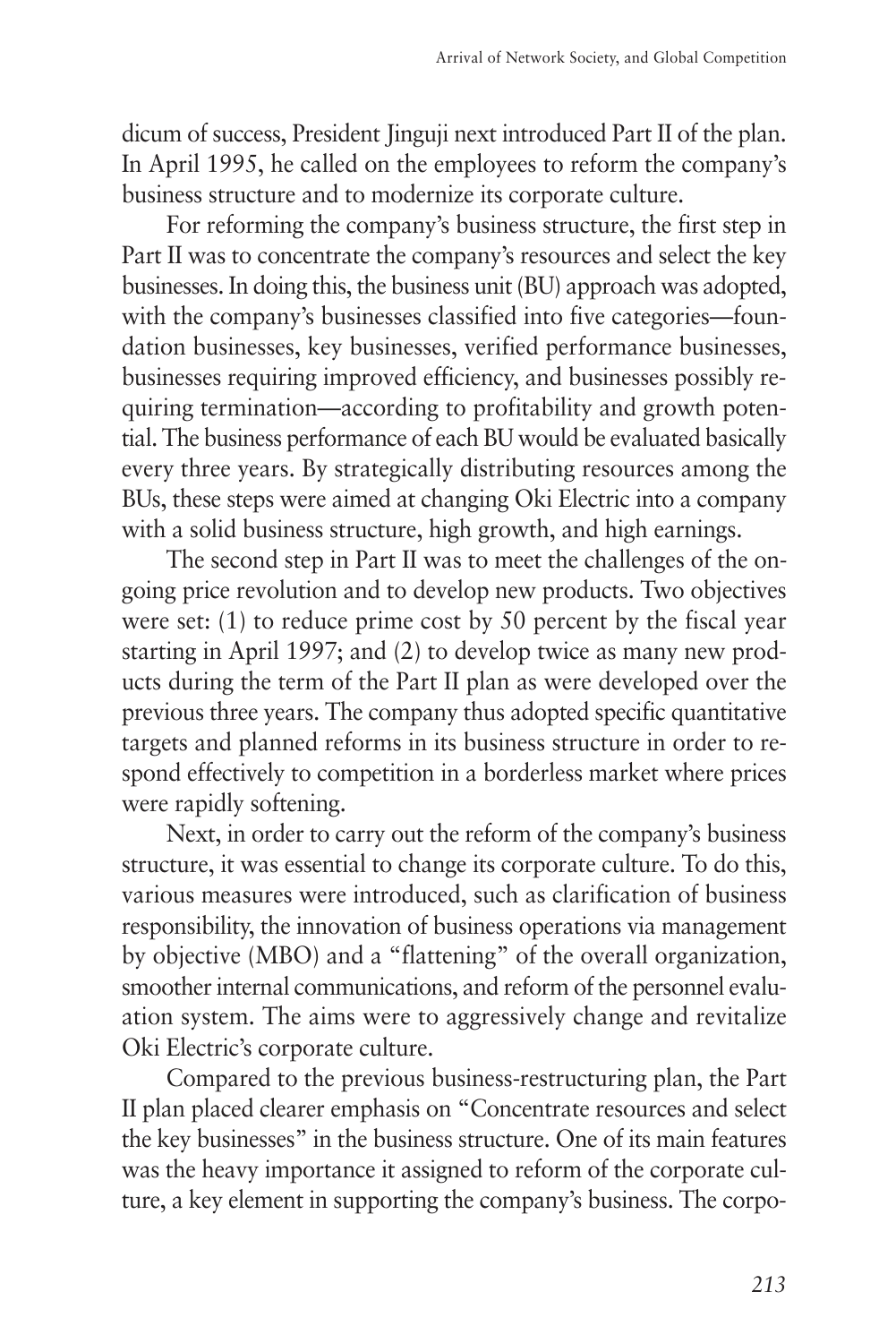

*Shiko Sawamura*

rate culture had not been identified clearly in the previous restructuring plan. As well, Part II marked the first time that the traditional management practices of Oki Electric were made a target of change.

At the board of directors meeting held on August 28, 1995, President Jinguji, who had been undergoing medical treatment, resigned his position as president. The board then voted in Executive Vice President Shiko Sawamura as president. President Sawamura had worked in the sales division ever since he joined Oki Electric in 1953. After heading the sales division of electronic devices for several years, he assisted President Jinguji as senior managing director first and then as executive vice president and manager of the Corporate Planning Office.

President Sawamura lost no time in expressing his determination in succeeding President Jinguji. "I feel somewhat perplexed by this sudden call to head our company," he said," but I will do everything in my power to ensure managerial stability and our company's further growth." He also said he would continue to promote the Part II plan aimed at reforming the company's business structure and modernizing its corporate culture.

While steadily carrying out the Part II plan, Oki Electric introduced an MBO system in the fiscal year starting in April 1995 and then used it throughout the company in the following fiscal year. The take-off point for the MBO system was the "Company-wide objectives for the fiscal year starting in April 1996."

Three principal items comprised the company-wide objectives. First was successful completion of the Part II restructuring plan; second was to concretize the content (business plan; organizational con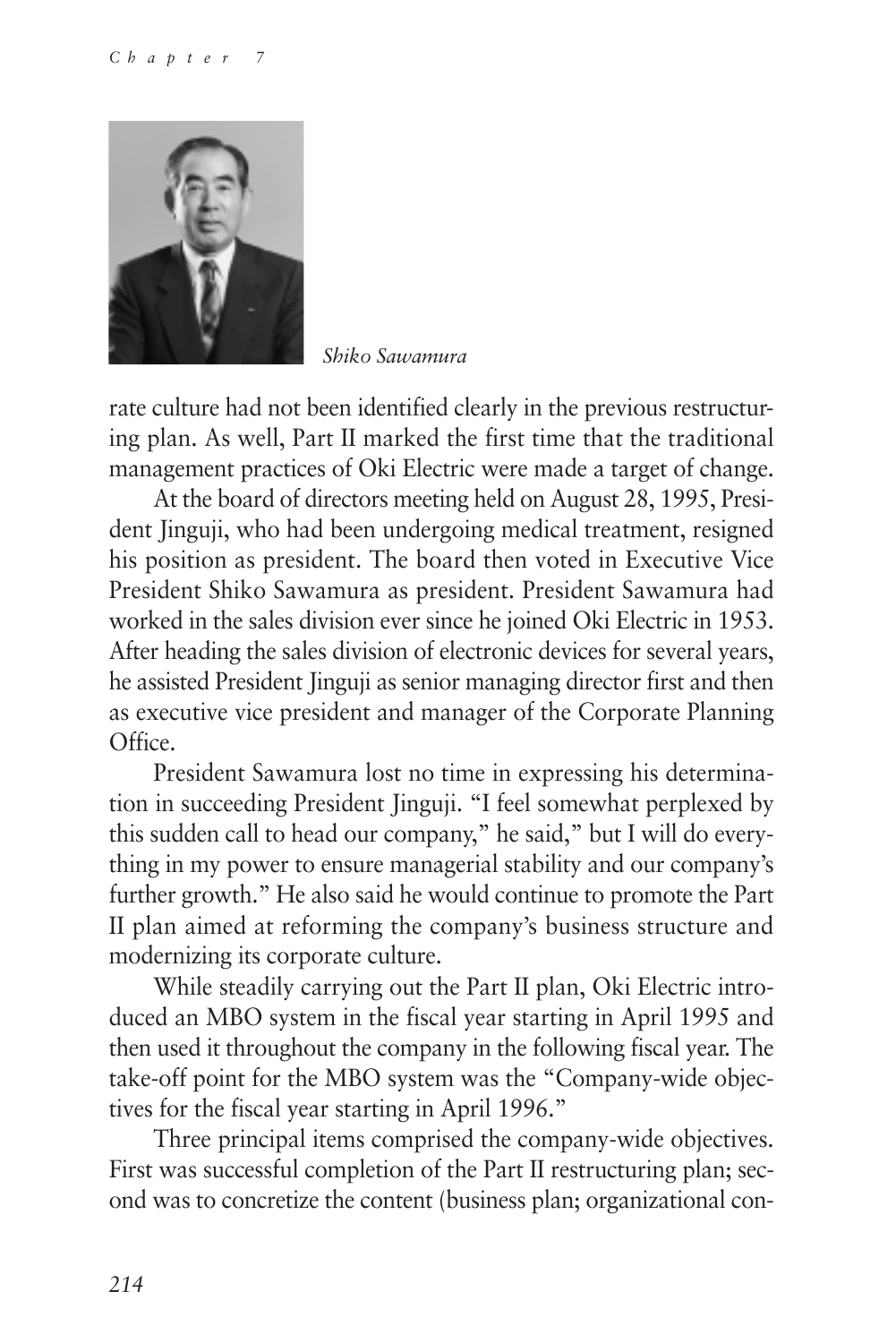cept) of each of three business frames (systems integration, systems components, and core components) for implementation in the fiscal year ending in March 1998; and third was to achieve the figures set in the budget for the fiscal year beginning in April 1996. President Sawamura hoped to achieve the contents of the Part II plan by promoting these company-wide objectives.

The basic concepts behind the MBO system were "Trust" and "Change"—fundamental elements for conducting business through "true intent" communications at all worksites and levels. Organizational objectives were set based on agreement, with the aim of clarifying the role of individuals concerning the company-wide objectives. Although MBO techniques were not particularly new, substantial differences existed between Company-Wide Quality Control (CWQC) and MBO. Two of them were integration of the objectives for individuals and those of the company, and creation of a worksite environment that would allow ideas rich in creativity to well up from the bottom. Great expectations were held that MBO would help to promote change in Oki Electric's corporate culture.

#### **Year One of Internet, and recovery in business performance**

On January 17, 1995, the Great Hanshin-Awaji Earthquake struck Kobe and the surrounding area, taking 6,308 lives. Although 1995 thus began with terrible news, economic growth for the year was 2.2 percent in real terms. It seemed, therefore, that Japan's economy, four years after the collapse of the bubble economy, had broken from the long recession and was seeing light at the end of the tunnel.

In the business world, the I/C revolution was progressing at an accelerated rate. On August 24, 1995, Microsoft Corporation launched Windows 95 concurrently in 25 countries. PCs, meanwhile, were finding their way into homes and use of the Internet was spreading at an incredible speed. "Internet," in fact, became a buzzword in Japan, so much so that 1995 came to be called "Year One of the Internet."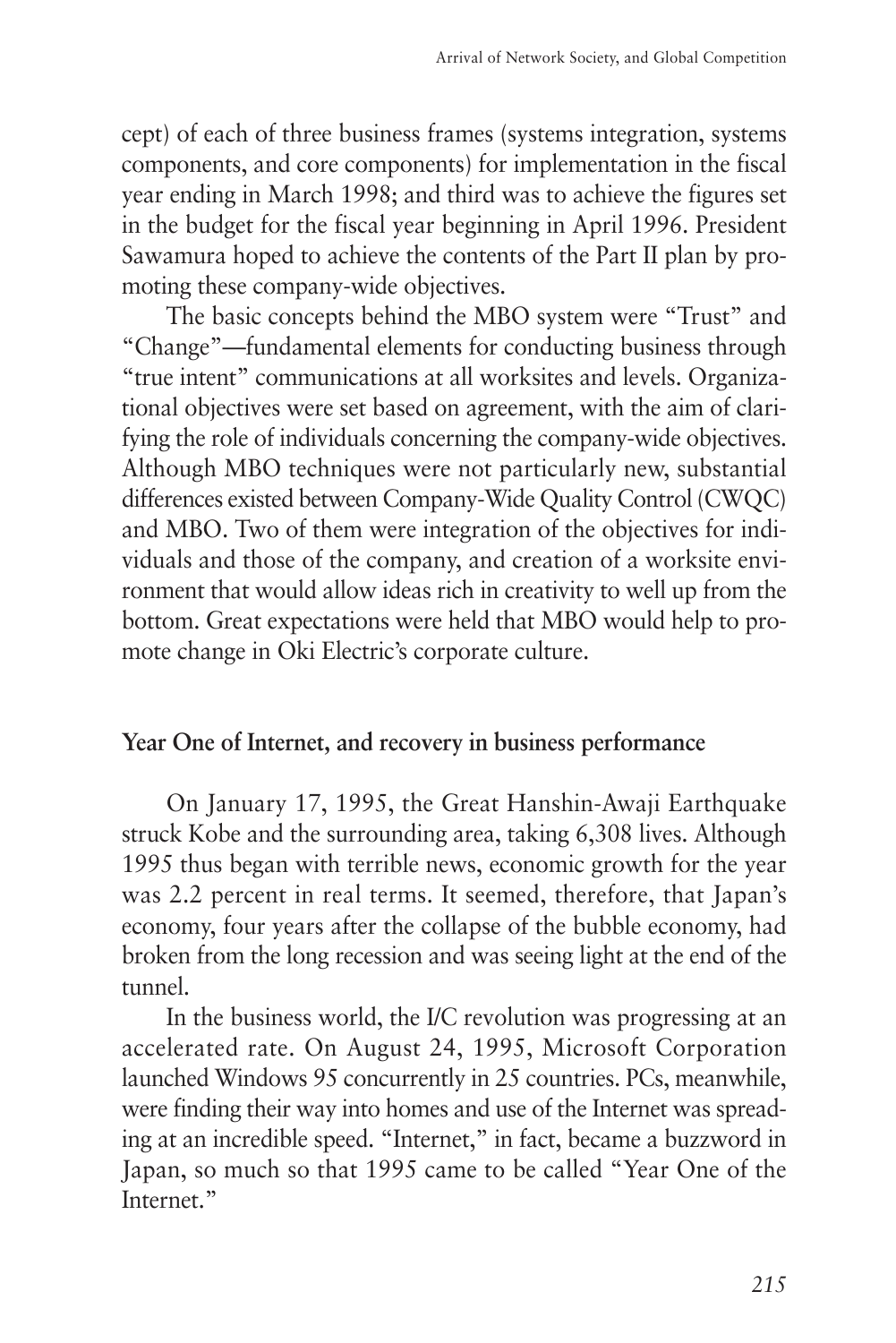Oki Electric's business and operating performance recovered from the fiscal year ending in March 1995, with electronic devices providing the motive power. This recovery became more obvious in the fiscal year ending in March 1996, with non-consolidated net sales up 4 percent year-on-year, to 556.3 billion yen, and ordinary income reaching 48.3 billion yen, higher than the previous year and setting a new all-time high.

In the telecommunications systems group, exchanges and transmission equipment also sold well that same fiscal year, with sales up 5 percent year-on-year. In the information processing systems group, meanwhile, although sales of equipment to financial institutions expanded, overall sales were down 6 percent, largely because the printer and facsimile businesses had been transferred to ODC. Continuing its fine contribution to the company's overall profits in the fiscal year ending in March 1995, meanwhile, sales in the electronic devices group were up 14 percent again year-on-year, mainly due to favorable memory sales.

In the early 1990s, information systems for financial institutions came to be built on open networks. The OKITAC-2500 was an example, developed as a full-scale client-server system.

The branch integration system that formed the core of the OKITAC-2500 banking information system was aimed not only at handling account operations but also as a management system for handling all the business operations of a bank's sales branches. Four support systems comprised the overall system: accounting operations, information operations, administrative work, and system operation. Because the OKITAC-2500 was the first banking information system



*OKITAC-2500 general-purpose terminal for bank tellers*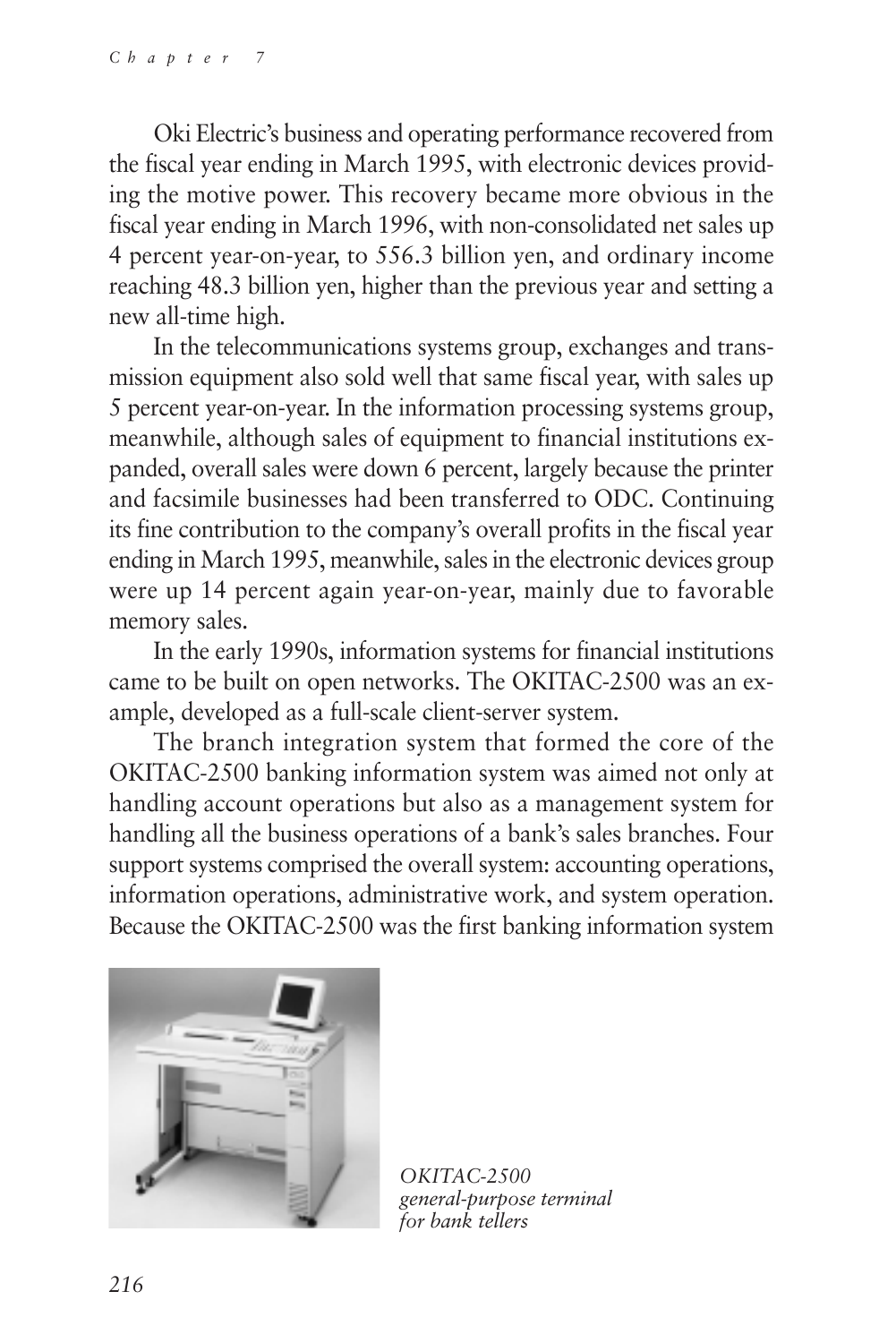in Japan to adopt a general-purpose OS for application with core business operations, Oki Electric's system engineers had to overcome diverse difficulties.

With cooperation from the Fuji Bank, the first user of the OKITAC-2500, and Microsoft Japan, the provider of the OS, and due to the tenacious spirit and tremendous efforts of the development personnel in Oki Electric, development of the OKITAC-2500 moved forward steadily, although at a slightly slower pace than originally scheduled. The development staff worked tirelessly on the project.

When trial operation of the OKITAC-2500 system for the Fuji Bank began in July 1996, the occasion attracted the attention of the media. After seeing the successful installation at the Fuji Bank, the Sakura Bank also ordered an OKITAC-2500 system. Trial operation began there in October 1997. That was followed by trial operation of another OKITAC-2500 system from December 1997 at the Akita Bank, the first rural bank to use such a system.

## **Construction of S2 Plant at Miyagi Oki Electric, and worsening of semiconductor market**

Along with the recovery in the semiconductor market, Oki Electric turned aggressive in its capital investments. For example, it revised its investments in semiconductors upward in the financial results for the interim period ended September 1993 to 11.9 billion yen, and also revised upward the original estimate of 21 billion yen to 29 billion yen for semiconductor investments in the fiscal year ending in March 1995. In 1994, supported by a strong demand for PCs in the U.S., the price of 4M DRAMs continued to be stable at a high level. Coupled with increased sales of telecommunications equipment to NTT, the profit picture of the company's semiconductor business turned bright.

In 1995, construction of the S2 Plant at Miyagi Oki Electric was completed and production got underway. This was Miyagi Oki's second plant, built on a 25,000-square-meter site and dedicated to manufacturing 16M and 64M DRAMs. The ceremony marking completion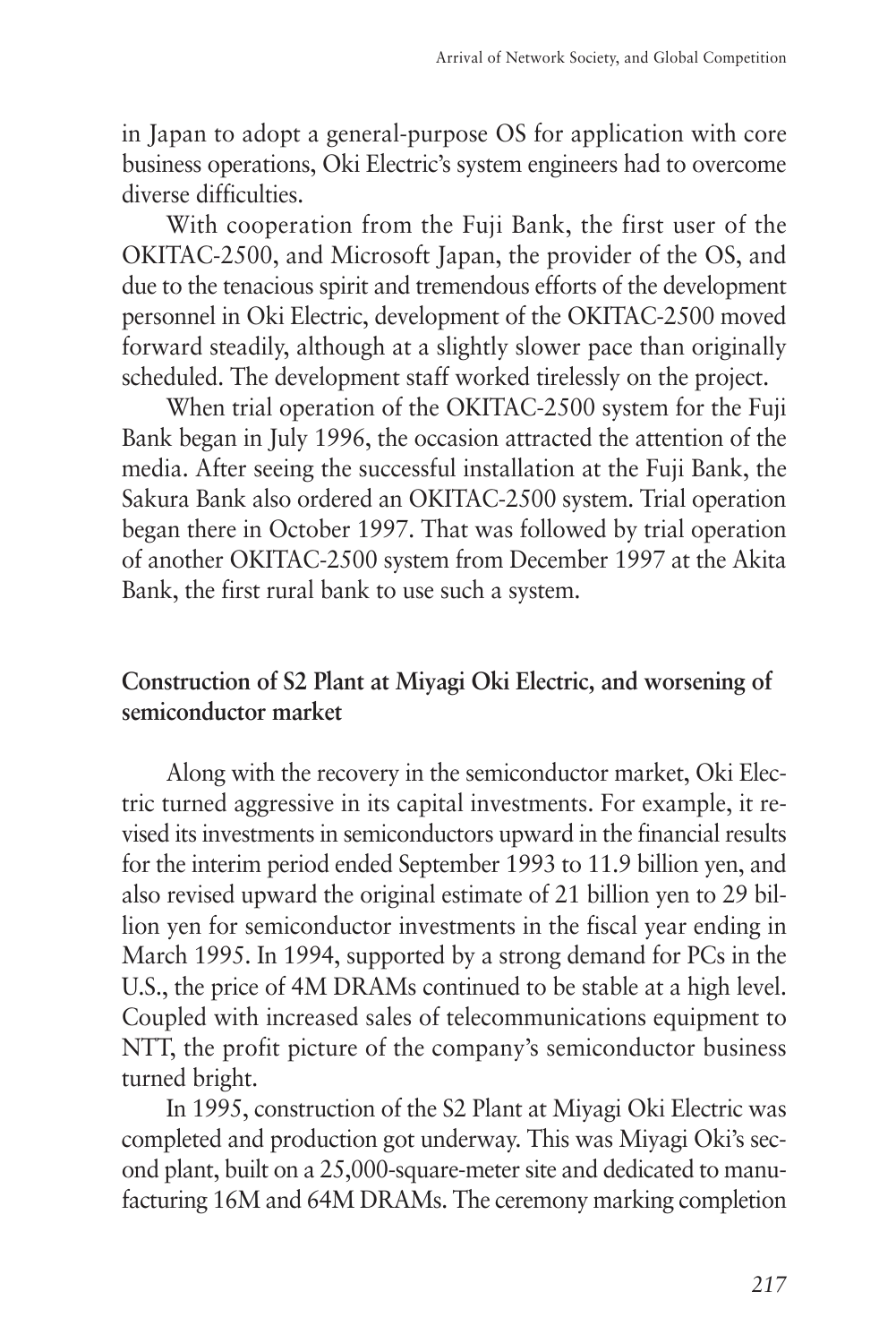of construction was held in April and a ceremony celebrating the first shipment of 16M DRAMs was held in December. The budget for construction of the S2 Plant had been increased and the construction schedule had been moved forward to meet the increasing demand for semiconductors.

Oki Electric's semiconductor business in the fiscal year ending in March 1996 recorded sales of 210 billion yen, thus contributing substantially to the all-time highs the company recorded that year in net sales and operating income. Engineers at Oki Electric, meanwhile, continued their development of 4M and 16M DRAMs, and the company shipped the first samples of 64M DRAMs. Among logic products, LSIs for use with PHS and FM multiplex were developed for commercial use and put on sale. Although these logic products were well received in the market, the percentage of Oki Electric's semiconductor sales accounted for by memory products actually ended up higher than originally expected.

The company, however, was affected negatively once again by the vagaries of the semiconductor market. The non-consolidated financial results for the fiscal year ending in March 1997 recorded net sales of 540.6 billion yen, down slightly by 3 percent year-on-year. Operating income, however, was 10.8 billion yen, down a tremendous 78 percent year-on-year. Even on a consolidated basis, sales were down 2.1 percent and operating income was down 84 percent. Viewed by business group, sales in the telecommunications and the information processing businesses were both favorable, the former up 32 percent and the latter up 8 percent. In contrast, sales in the semiconductor business decreased by 39 percent, reflecting the sudden downturn in business.

Prices for DRAMs turned soft from the end of 1995 due to an



*Ceremony marking first shipment of 16M DRAMs from Miyagi Oki Electric Plant*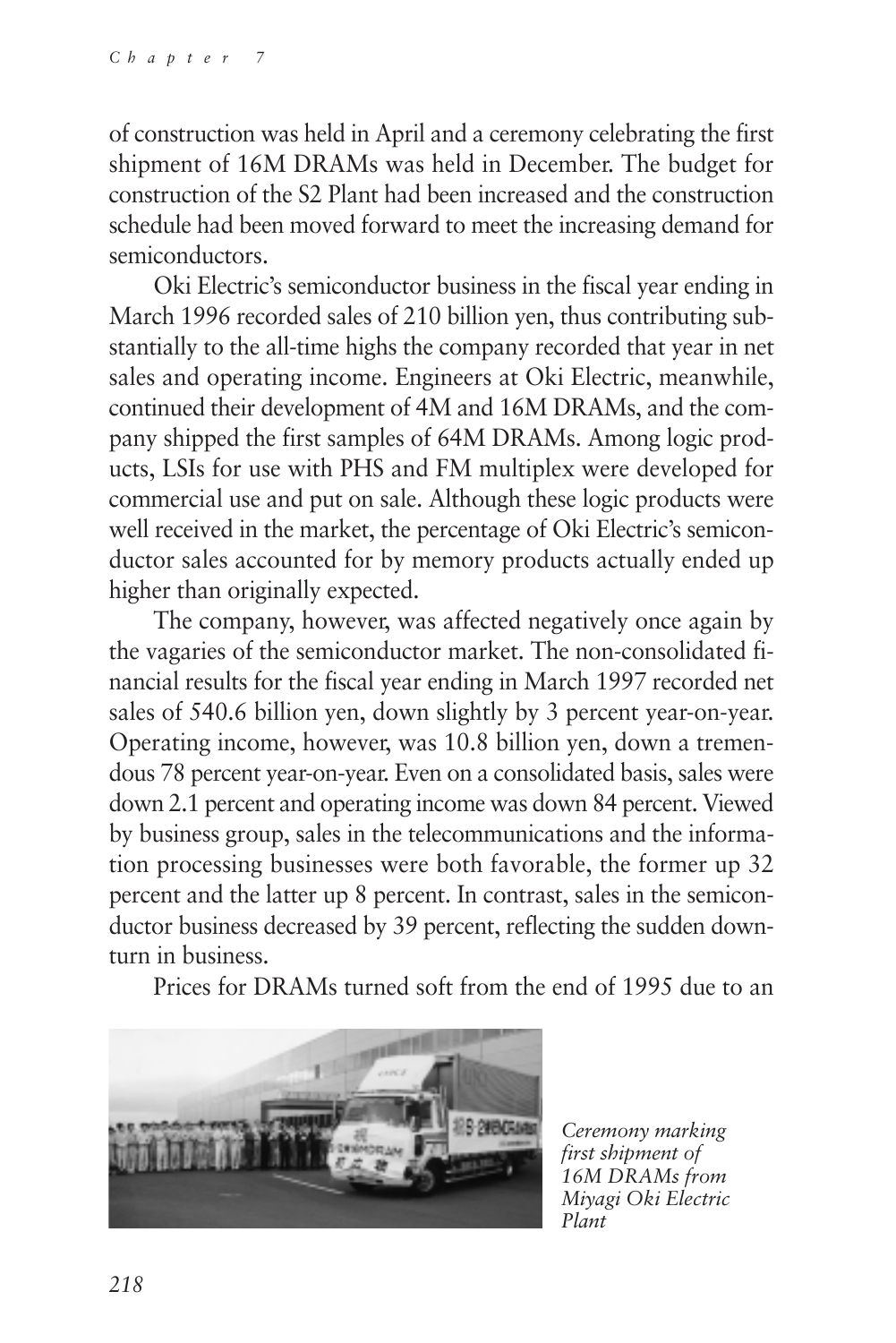oversupply of products. And in early 1996 prices rapidly fell further. As a reflection of this drop in prices, the value of DRAM shipments in 1996 decreased by 40 percent year-on-year. Compared to the company's expected production output of 229.9 billion yen worth of electronic devices in the fiscal year starting in April 1996, actual output was 126.8 billion yen, equivalent to a large 39 percent decrease year-on-year. In sales as well, the percentage of the company's total net sales accounted for by the electronic devices group decreased sharply in the fiscal year ending in March 1996 to 23.4 percent from the 37.2 percent of the previous year. Even in 1997, DRAM prices continued to fall, and profits in the semiconductor division deteriorated further.

Because of the rapid changes in the semiconductor market, President Sawamura quickly set a goal of "halving inventories," and in July 1996 requested the general managers of each business group to make even greater efforts toward improving profitability. The ideas of halving cost and halving inventories were related to the just-intime (JIT) production system scheduled for full-scale introduction from the fiscal year beginning in April 1997. The company decided to introduce the JIT system with the aims of rebuilding its cost competitiveness and becoming more flexible in responding to market situations, as well as promoting the thoroughgoing elimination of waste at production worksites and in indirect departments.

# *3. Aiming to Change Oki Electric's Corporate Culture*

#### **"Progressive spirit," and in-house venture business system**

In April 1996, Oki Electric announced its corporate mission: "The people of Oki Electric, in the company's traditional progressive spirit, are committed to creating superior network solutions and pro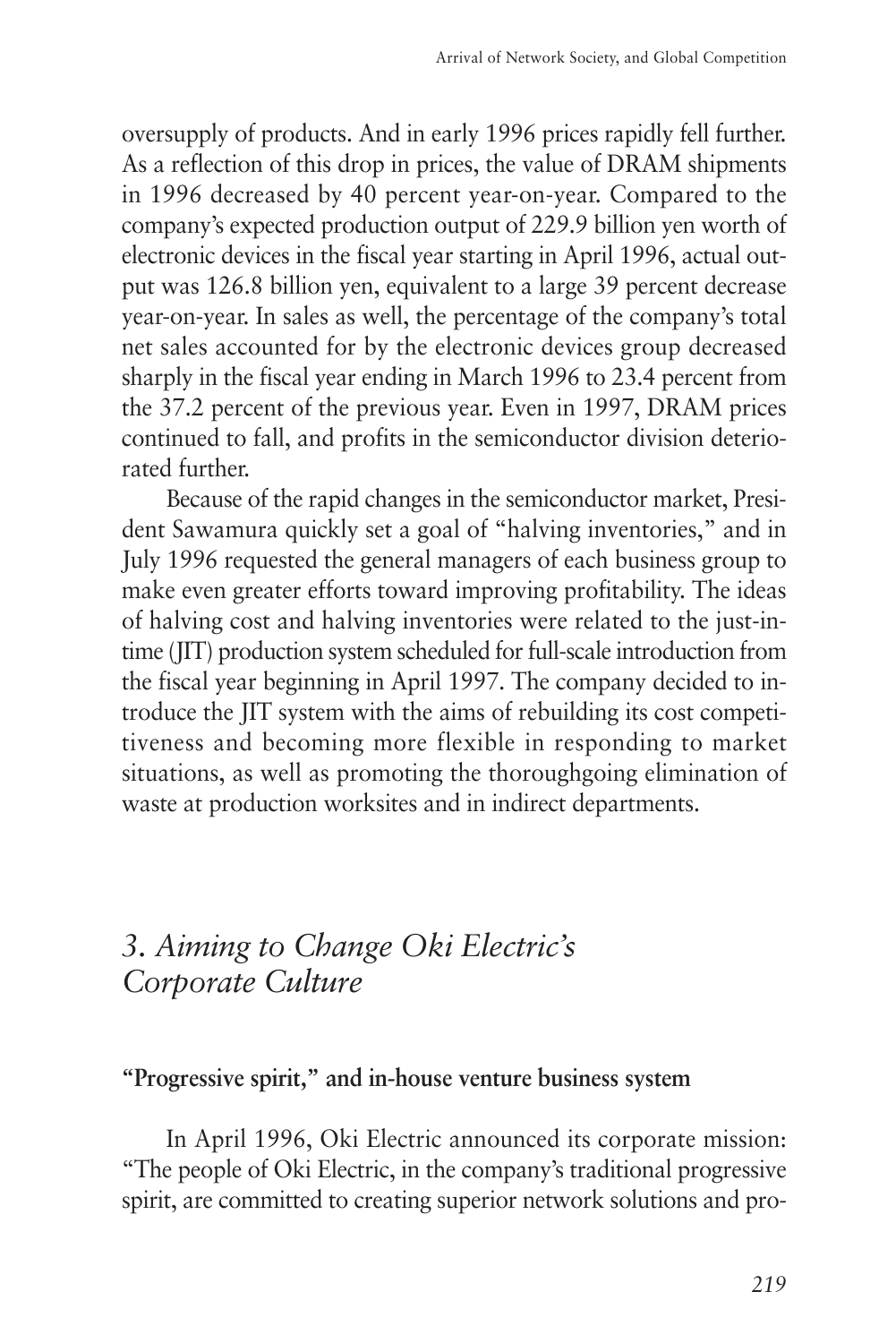viding excellent information and communications services nationally and internationally to meet the diversified needs of customers in the digital age." The mission is based on the "progressive spirit" of Kibataro Oki, the company's founder. It expresses the company's willingness to challenge difficult situations, to create new business domains, to develop new, creative products with international competitiveness, and to secure a proper level of profits.

As a link in business reform, the epitome of the new corporate mission put into practice, an in-house venture business system was introduced in May 1996. Recognizing that the progressive spirit of Kibataro Oki is identical to the venture business spirit, this in-house system was aimed at linking original ideas inside Oki Electric to new businesses in the I/C field.

#### **Announcement of "Vision 2000"**

President Sawamura announced the "Vision 2000" business plan in April 1997. The plan aimed at specific goals of non-consolidated net sales in the fiscal year ending in March 2001 of 750 billion yen (1 trillion yen on a consolidated basis), and operating income of 45 billion yen (55 billion yen on a consolidated basis).

The concept behind the Vision 2000 plan was to cultivate business domains in which Oki Electric had core competence, with the period April 1998 to March 2001 as a target. Achieving that goal required an appropriate organization, the concentration of resources, the formation of strategic alliances, and a determined group of employees to assume the lead.

The main business domain listed was the I/C business, followed by the pursuit of core competence in the three layers of systems integration, systems components, and core components businesses.

Also, seven important measures were listed for realizing this business vision: (1) concentrating resources and selecting key businesses; (2) strengthening market functions; (3) bolstering capabilities to develop new products; (4) reinforcing cost competitiveness; (5) enhancing strategies concerning intellectual property rights; (6) augmenting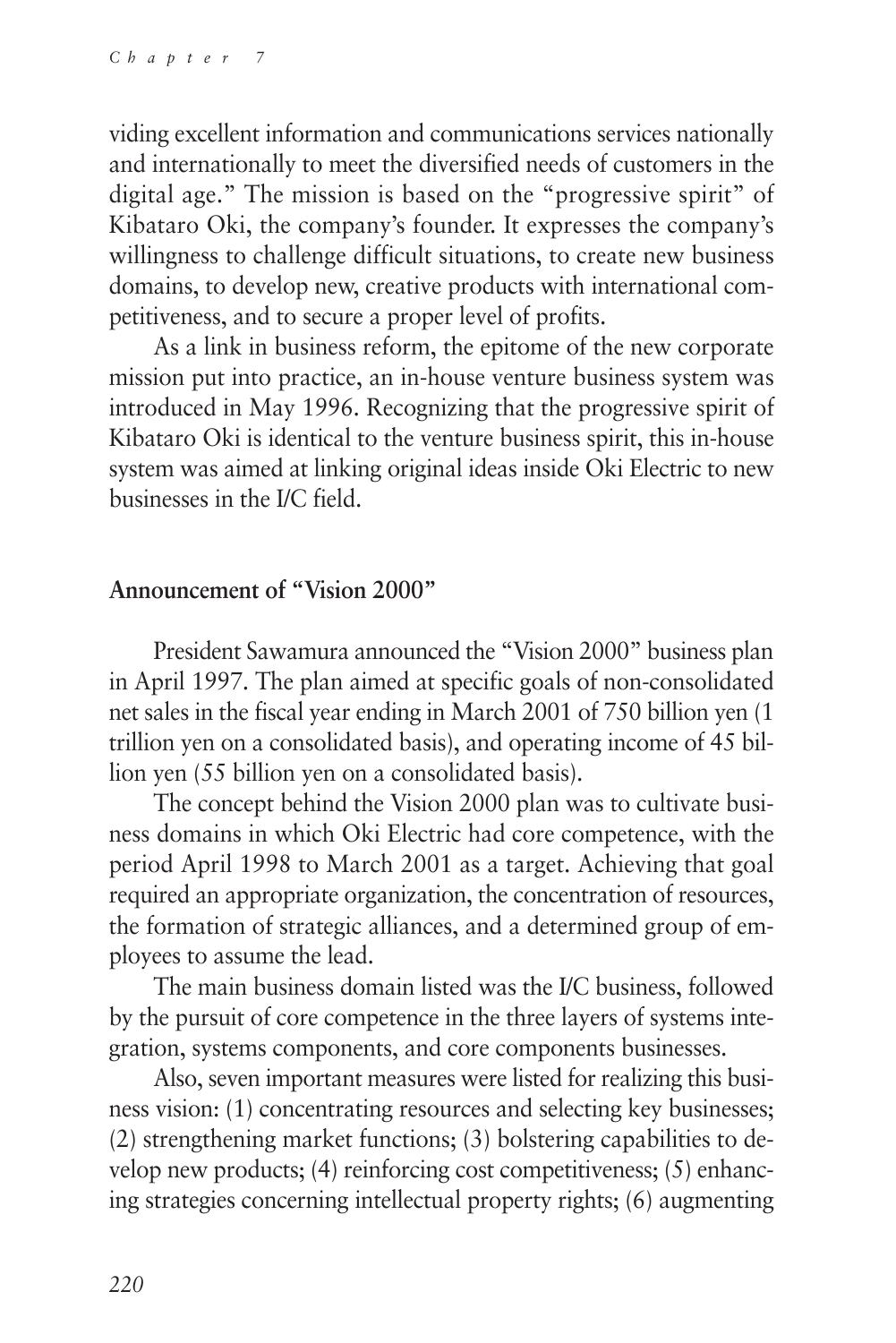the collective strength of the overall Oki Electric Group; and (7) expanding the development of overseas business.

In order to achieve the aims of the Vision 2000 plan, Oki Electric reorganized itself in July 1997. The reorganization aimed at a more efficient and more flexible management of business operations. As specific measures, the company abolished the business group organization and placed the 16 business divisions under President Sawamura's direct control. It also strengthened the authority and responsibility of the divisions and raised their level of self-sufficiency to allow them to perform all functions from marketing to design, production, quality assurance, distribution, and service. Doing so, it was felt, would make it clear which core competence each business division could acquire among the above three layers of business (systems integration, systems components, and core components), thus making it possible for them to initiate action smoothly, which would lead to the company's overall growth. In addition, members of the strategic staff throughout the company were concentrated in the Corporate Planning Office to bolster the management planning function.

Another important task was a flattening of the hierarchical organization. In general, except for the production departments and some of the indirect departments, all the fixed sections and subsections were abolished and, depending on the particular situation, teams were organized. Flattening the organization through the team system was aimed at speeding up the transmission of information and decision-making.

#### **Providing new node system, and innovations in in-house networks**

Included in the Year 2000 Vision plan was the goal of making the telecommunications network business a 200 billion yen operation in the year 2000. In line with that goal, the content of the telecommunications network business was changed to multimedia communications. The overall theme for the Vision 2000 plan was: "Meet the challenges of global business."

Four large projects were introduced to offset the loss in exchange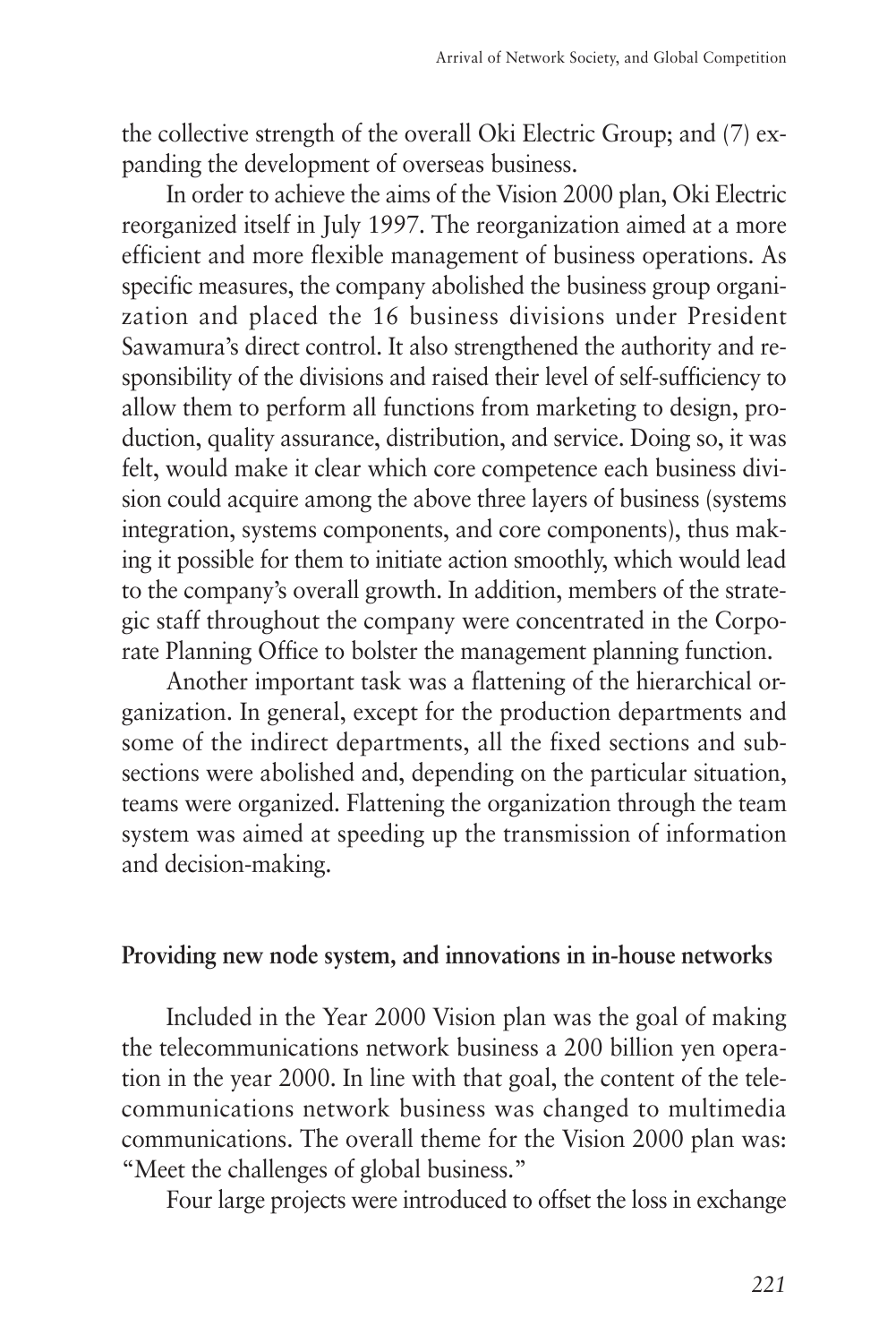business sales: (1) new node system, including asynchronous transfer mode (ATM) switches; (2) optical access system for subscriber lines; (3) PHS systems, from infrastructure to terminals; and (4) enterprise network systems for multimedia communications. An increase in sales was also aimed at by developing the market for multimedia mobile communications systems, computer communications systems compatible with open computer networks (OCN), video communications systems, and microelectronics used in telecommunications.

The telecommunications network business was one of Oki Electric's mainstay businesses. It remained firm even in the fiscal year ending in March 1993 when profits worsened, thus supporting the company's profits. The structure of the telecommunications carrier business, however, centered on Type I telecommunications carriers, such as NTT and New Common Carriers (NCC), the main customers for telecommunications networks, was changing rapidly in the 1990s. Although NTT had for many years accounted for 70 to 80 percent of the capital investments in the telecommunications industry, that figure dropped to 47 percent in the fiscal year ending in March 1997. In that same year, capital investments by the NCCs also reached 47 percent, thus matching NTT's investments. Due to the growth of the NCCs, and the noteworthy progress of the mobile telecommunications business from 1995, the makeup of the telecommunications device market changed substantially.

The basic networks of the multimedia age required conventional telephone (voice) networks and new data communications networks that could handle information in the form of symbols (letters, characters), images, and video. NTT and the telecommunications equipment manufacturers thus jointly promoted the development of ATM technology to allow for broadband high-speed data communications via the Broadband Integrated Services Digital Network (B-ISDN), an all-purpose digital network.

In order to develop a new node system using ATM technology, meanwhile, NTT sponsored a joint development project with six companies—Oki Electric, NEC, Fujitsu, Hitachi, Toshiba, and Northern Telecom. For developing a separate link system, NTT worked jointly with NEC, Fujitsu, Hitachi, Mitsubishi Electric, AT&T of the U.S.,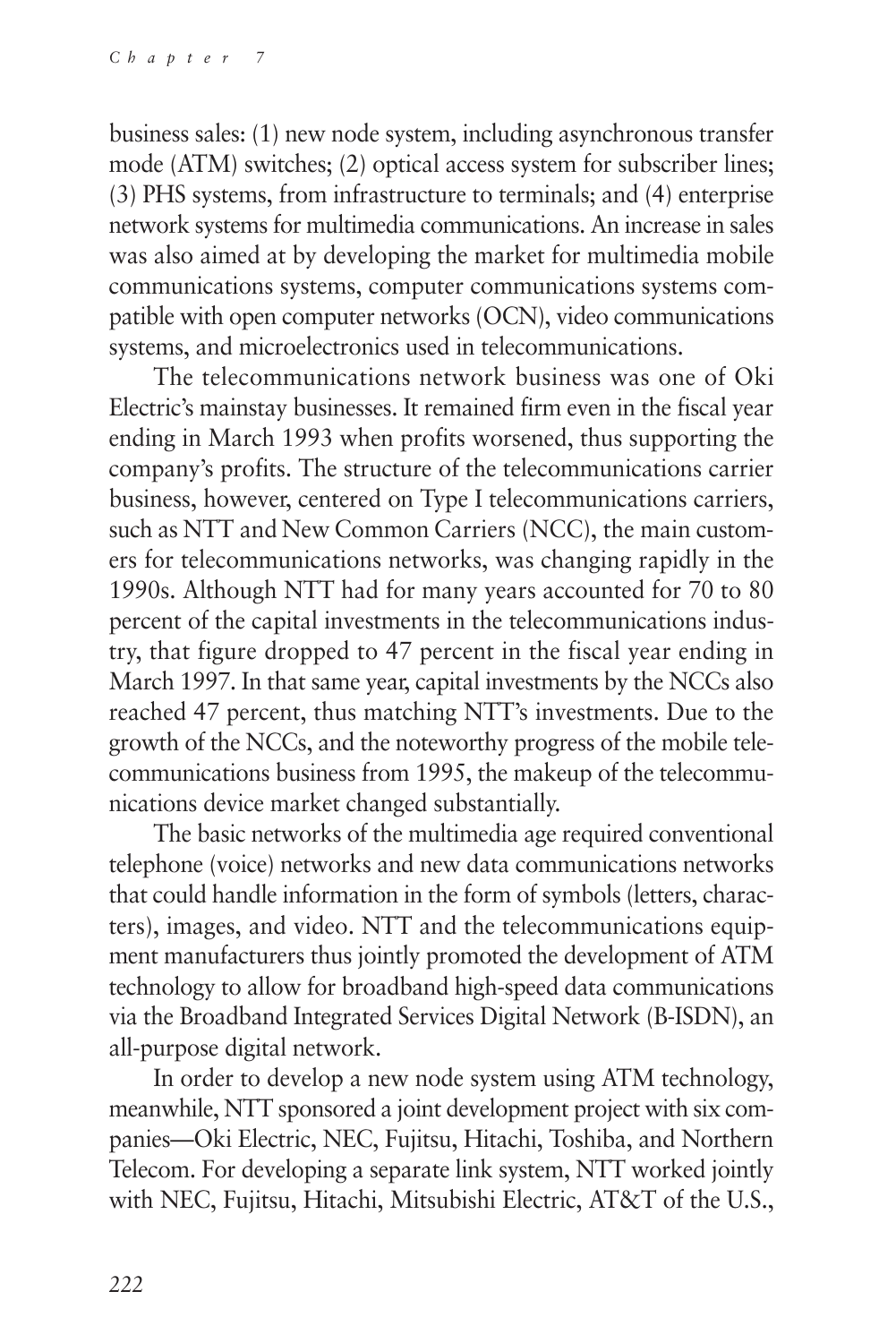and Siemens of Germany. From October 1992, experiments began on an ATM system for commercial use. The NS10A type ATM switch (AHM) that emerged from the joint project in which Oki Electric participated was offered for commercial use from September 1995. A new node system from the NTT project was produced from 1996. Oki Electric's node system product was the NS8000 series.

From June 1992, Oki Electric offered corporations in Japan, including the NCCs, the iOX 7000 series of frame relay switching equipment made by StrataCom, Inc., of the U.S., for integrating and transporting a wide variety of information over communications systems. This series responded to emerging needs related to an increase in inter-LAN communications, more active investment in frame relays, and the installation of ATM networks. The iOX 7000 was a low-end machine with a 32 Mbps data exchange capacity. In March 1995, however, the iOX 7500 (20 Gbps) was put on sale, followed in December 1995 by the iOX 7200 (1.2 Gbps), thus offering a product line from low- to high-end switches.

From the mid-1990s, corporations began converting their inhouse communications networks from networks connected by PBXs and centered on voice to networks that integrated voice and data by connecting servers and PCs on open intranets.

In September 1996, in order to respond to the rapid changes taking place in corporate intranets, Oki Electric put on sale its Discovery 2000, a multimedia communications service that integrated voice and data communications via ATMs and an Internet protocol (IP). Also in September, the company announced its CTstage Com-



*Asynchronous transfer mode switch delivered to NTT*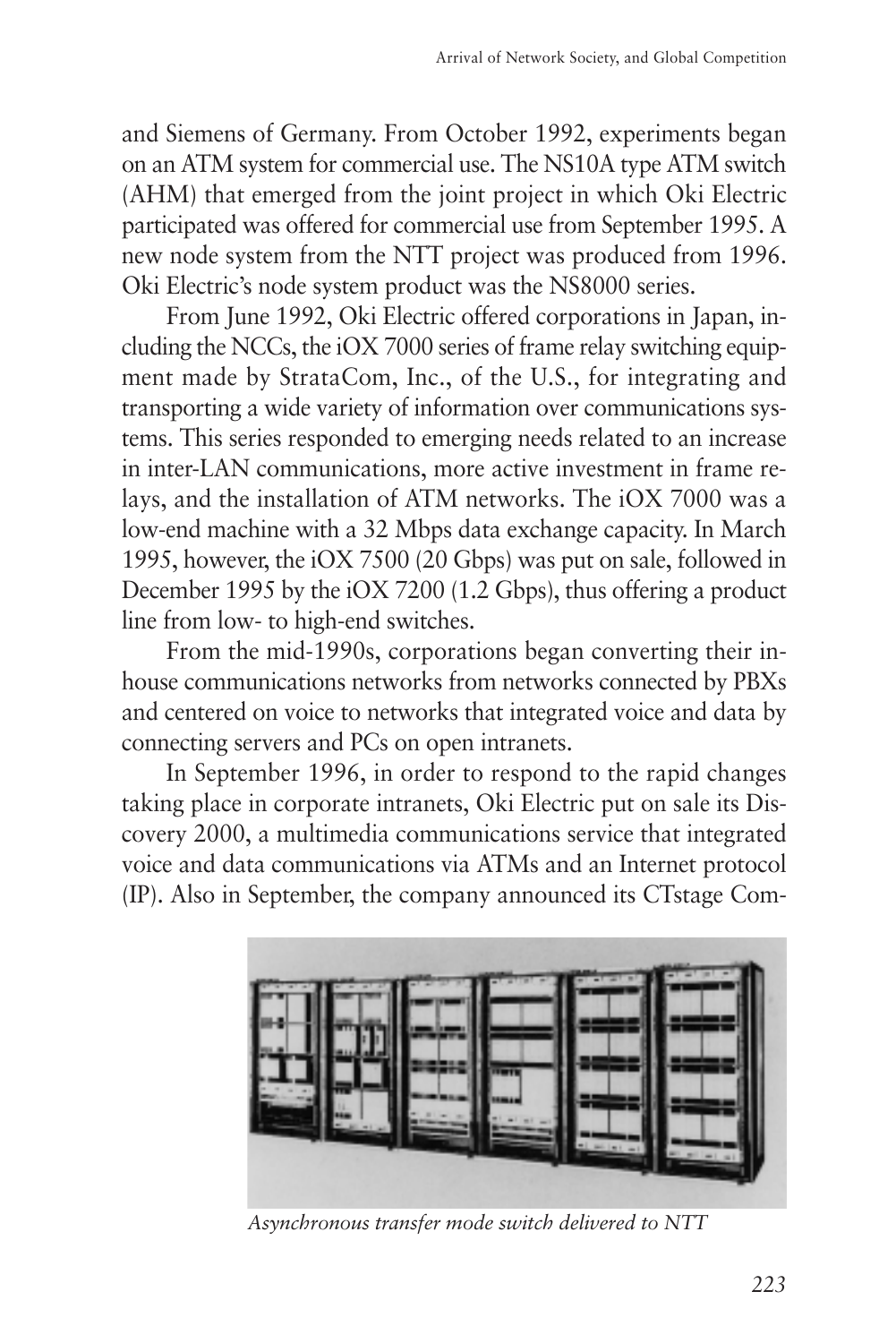puter Telephony Integration (CTI) system that offered unified messaging with Windows NT as a platform. CTI grew as a new business domain integrating information and communications.

In the mobile telecommunications business, meanwhile, Oki Electric was fighting a tough battle. Early in the 1990s, together with the explosive spread in the use of cellular telephones, remarkable advances were seen in making cell phones smaller, more sophisticated, and less expensive. As digital systems diffused rapidly, Oki Electric began developing a digitalized portable terminal. Although wireless technology licensing was obtained from Qualcomm, Inc., of the U.S., and the company succeeded in the in-house development of a CDMA chip, its digital portable terminal business faced an extremely difficult situation from around 1997 and the company ultimately had to withdraw from it.

#### **Leading company in automated terminals**

Automated terminals evolved at a remarkable pace. In the early 1990s, Oki Electric announced a new series of Automated Teller Machines (ATMs), the AT-300V series, equipped with several original functions. The company had earlier marketed its AT-300 series to meet the requirements of non-stop operation; the AT-300V series expanded the "non-stop" and "no wait" functions by utilizing a group turn-around system (GTS). The next series was the AT-400 series offering completely automated operation, put on sale in 1995. The development concept for the AT-400 series was further non-stop performance, high-speed handling to enhance the "no wait" function, sufficient flexibility for future expandability, and "non-touch" features so that personnel in charge did not have to be called so much.

In September 1995, Oki Electric signed an exclusive sales contract with Sensar, Inc., of the U.S. for marketing its iris recognition products for personal identity verification and began applying the technology to ATMs. In December 1996, Oki Electric participated with equity in Sensar and began full-scale development of business utilizing iris recognition technology.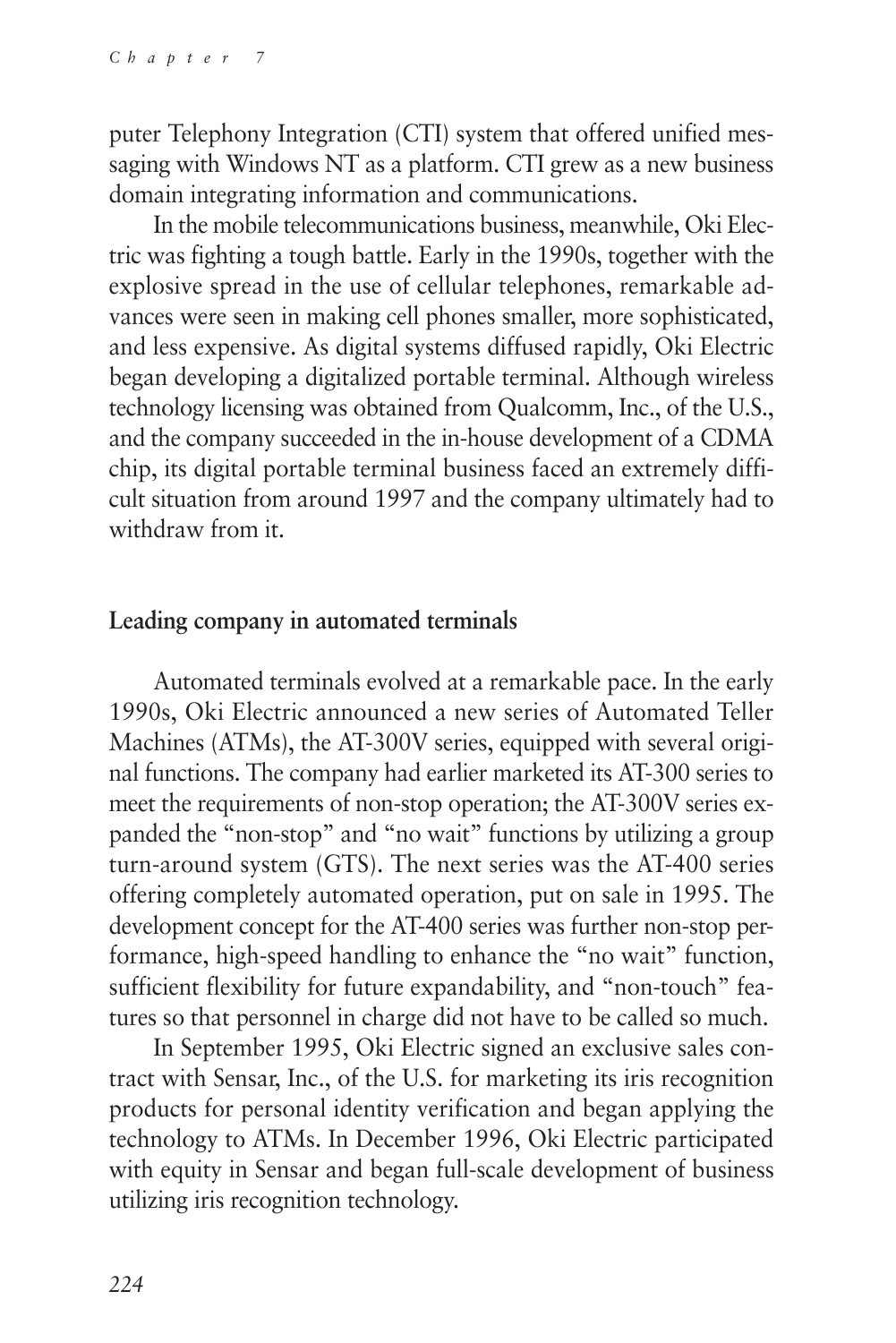In September 1998, Oki Electric announced the ATM 21 series as the next generation of ATMs. This new series was designed to reduce the operation costs resulting from 24-hour operation and to handle the sale of financial products, such as investment trusts, insurance, and securities. As the co-leader with Fujitsu in the ATM business field, Oki Electric continued to play an important role in pushing the envelope for next-generation automated terminals.

# **Shift to logic, based on silicon platform architecture**

In its Vision 2000 plan, Oki Electric included the basic policy of offering "system-on-silicon" LSIs implementing systems to the multimedia consumer market with a foundation in computers and communication. A target of net sales for the fiscal year starting in April 2000 of 400 billion yen was set for this business, with memory products accounting for 67.5 percent, logic products for 25 percent, and new products for 7.5 percent.

The policy of emphasizing system products as the nucleus of the Vision 2000 plan was picked up and evolved further in the semiconductor business strategy Oki Electric announced for the electronic devices business group in March 1998. The main feature of this new strategy was its full-scale shift to logic, an epoch-making shift for the company.

The new strategy emphasized growth mainly through logic products based on silicon platform architecture (SPA). Its target was to increase the presence of Oki Electric worldwide and to promote a business structure capable of providing a stable level of profits. SPA refers to a platform with a four-layered structure. Device core tech-



*CTI system CTstage*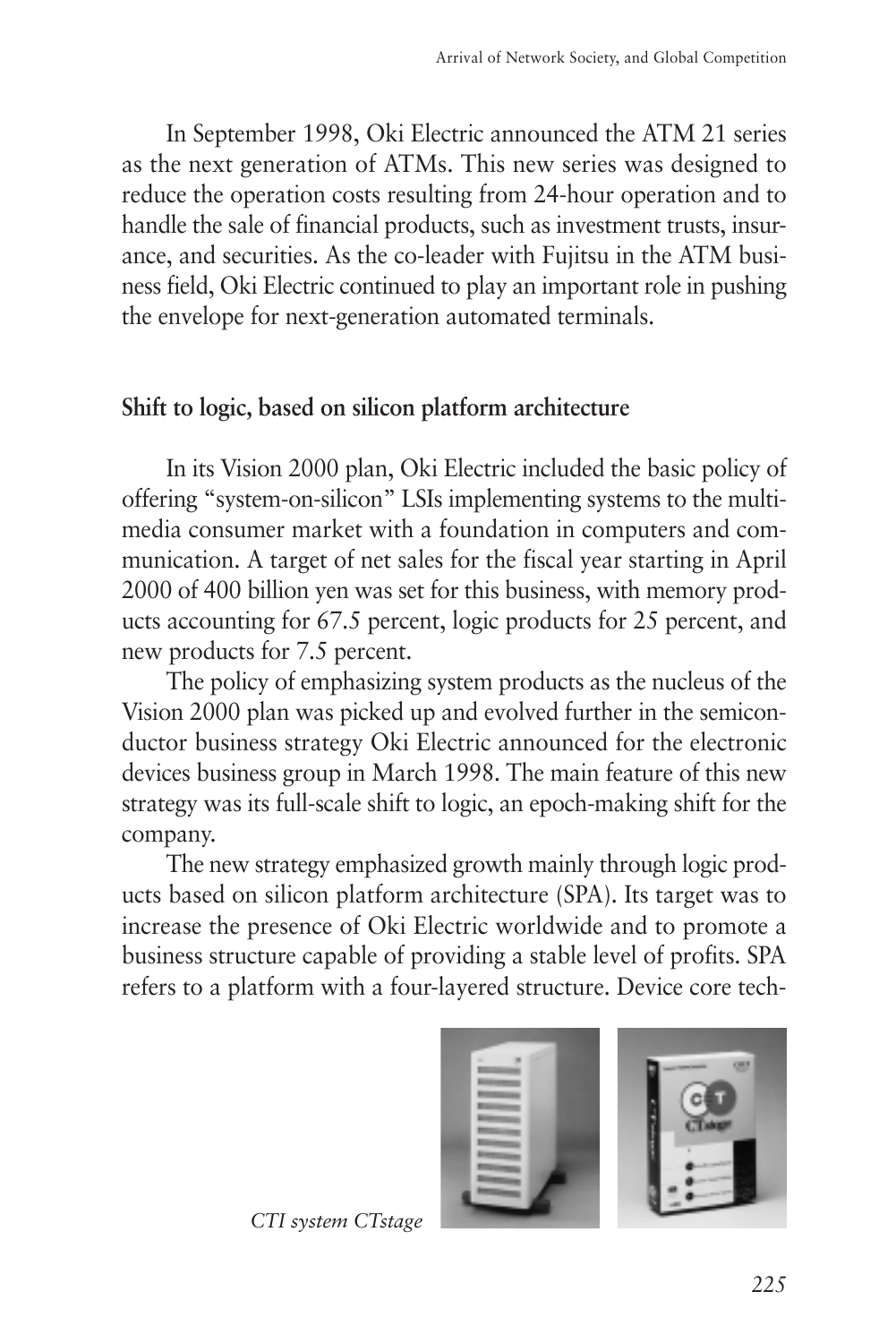nology (processing/packaging/inspection) is the basic SPA technology, on top of which are placed circuit technology such as a library and a development environment. On top of that is a layer of intellectual property (IP) core component technology, including a processor and IP for applied fields. The fourth layer is systems integration technology for integrating the systems on the silicon chip. Developing this business centered on SPA was expected to heighten the reputation of Oki Electric for the work it was doing with silicon platforms. It also included the strategy of turning the company's business style into one where it offered business solutions to customers rather than waiting for customers to order products.

As these moves developed, the company gradually viewed as an important challenge the changing of its business structure in order to aim at earning stable profits from the semiconductor business. To establish the device business in a way characteristic of Oki Electric, it was necessary to shift the business emphasis from quantity to quality. Also, adjusting the ratio of memory and logic products to 1:1 in 2000 would minimize losses if conditions in the semiconductor market worsened.

The new strategy that evolved at this time was to secure stable profits by gradually expanding the semiconductor business toward logic products. In short, the logic business would focus on telecomrelated markets and the consumer market for digital equipment, core competences of Oki Electric. The semiconductor business thus began moving in a new direction as the company searched for the path toward regeneration.

### **Reorganization of Oki Group—Oki Electric's third founding**

From the 1980s, a clear tendency emerged in Oki Electric toward evaluating the operating performance not only of the parent company but also of the affiliates reporting in the Oki Group's consolidated report. At the beginning of the 1990s, when business results clearly worsened due to the bubble economy's collapse, it became increasingly necessary to consider consolidating or dissolving some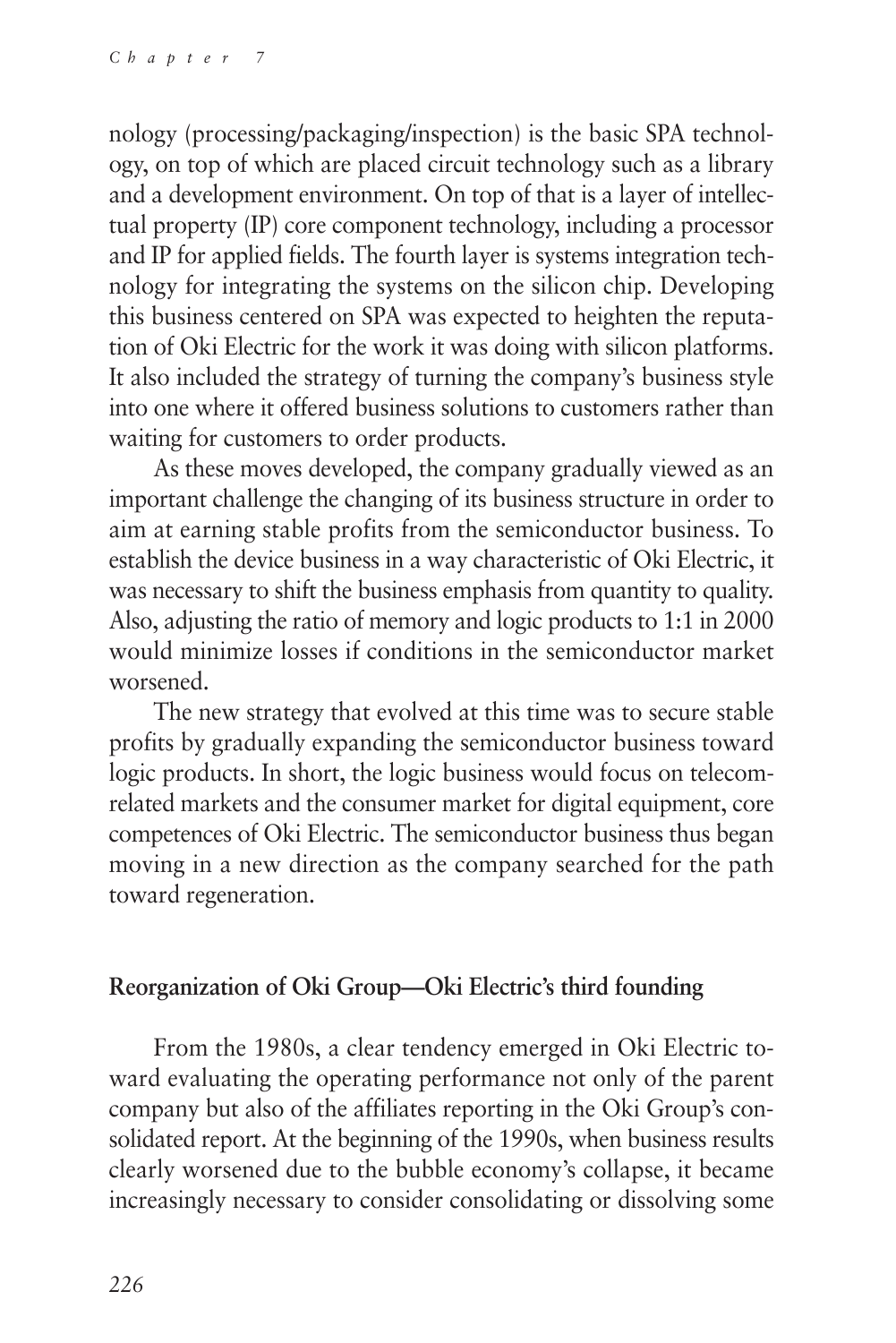of the affiliates. It was also essential to promote the growth strategy of the Oki Group by evaluating the business results of the affiliates and providing incentives for them to improve their performance.

A system for evaluating the performance of affiliates was introduced in the fiscal year starting in April 1993. It aimed at overseeing the performance of all the affiliates in the Oki Group and providing the affiliates with incentives to promote increased efforts for improving their individual businesses and energizing the overall group.

To cope with changes in the marketplace, meanwhile, Oki Electric moved forward with consolidating the affiliates. Concerning the Restructure 1992 plan announced in October 1992, a task added to the original plan was consolidation of software-related affiliates. The aim of consolidation was to increase the efficiency and independence of the affiliates working with software and other information services. In August 1993, for example, Oki Systemsoft, a company working with telecommunications software, was merged with Oki Telecommunications Systems Co., Ltd. From the following month, moreover, the merger or integration of regional systems development companies was carried out, reorganizing them into a group operation centered on Oki Software Co., Ltd. Earlier, in August 1992, the service division in Oki Electric responsible for maintenance and aftersales service was spun off to form Oki Customer Adtech Co., Ltd. (OCA). This step was to allow a more flexible response to the increased diversification of market needs. From the mid-1990s, some production subsidiaries, such as Tohoku Oki Electric Co., Ltd., were reorganized to strengthen group management.

From the fiscal year beginning in April 1997, after the government increased the consumption tax to 5 percent, Japan's economy entered another downward phase and consumer spending fell dramatically. Besides sluggish consumer spending, a shaking of the nation's financial system also rocked the economy. In November 1997, the Hokkaido Takushoku Bank declared bankruptcy. Also, Yamaichi Securities, one of Japan's top four securities companies, was forced into voluntary closure. The myth that large financial institutions could not fail was thus easily disproved. Capital investments began to decrease from the fourth quarter of 1997, and the economic growth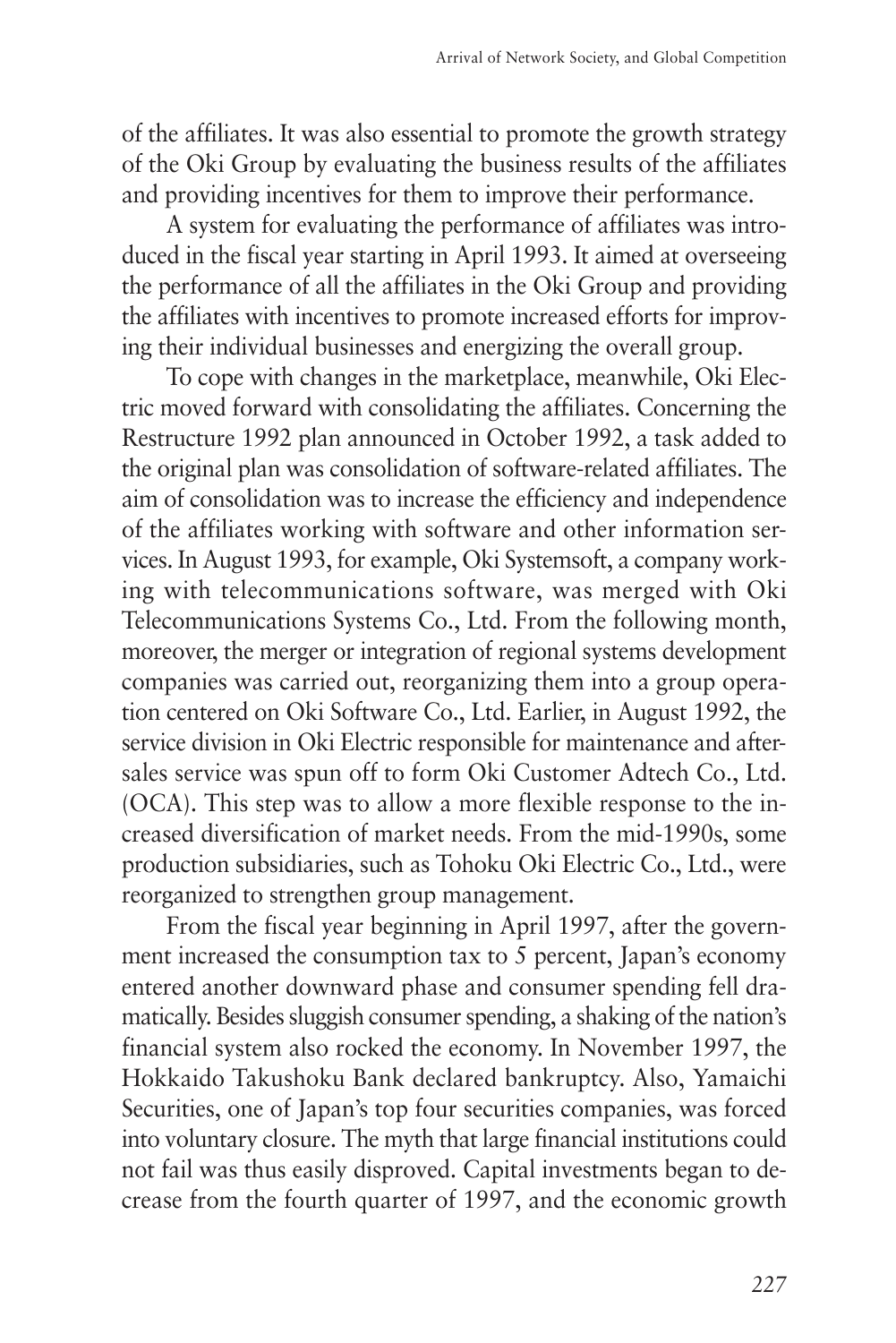rate in real terms for 1997 was minus 0.7 percent.

President Sawamura had viewed 1997 as a year to realize change in Oki Electric. While being convinced that he had correctly outlined in Part II of the original business-restructuring plan the tasks the company had to accomplish, he admitted that the work for accomplishing these tasks had barely begun. In speaking about the future business structure of Oki Electric, President Sawamura said that organizational reforms and other tasks had started in July 1997 with the aim of building a new business structure based on a triple-layered business framework. But the specific businesses to be selected were still undetermined.

Before enough time passed to realize the positive effects of changes in the company's business structure and corporate culture, Oki Electric was shaken by drastic changes in the I/C equipment market, and was affected directly by the recession that accompanied the financial crisis. The company's operating performance in the fiscal year ending in March 1998 was even worse than the previous year. In the backdrop of an obvious business recession, met head-on with strong efforts to increase sales, non-consolidated net sales were 555 billion yen, up a slight 2.6 percent year-on-year, and consolidated net sales were 764.5 billion yen, up 4.4 percent year-on-year. Viewed by business group, sales in the electronic devices group were up slightly and those in the information processing systems group were also up, but the decrease in sales in the telecommunications systems group affected overall sales, and the result was sales about level with the previous year.

Although sales personnel struggled valiantly in the midst of the business recession, net income on both a non-consolidated and consolidated basis fell into the red. The main reasons were that the loss in the electronics devices business was larger than in the previous term and profits in the telecommunications systems group decreased drastically. The fact that changes in the company's business structure had not yet been implemented contributed to the overall downturn in the company's business. One example was that the structure of the electronic devices business still placed undue weight on DRAM products. Another was the heavy dependence of the telecommunications